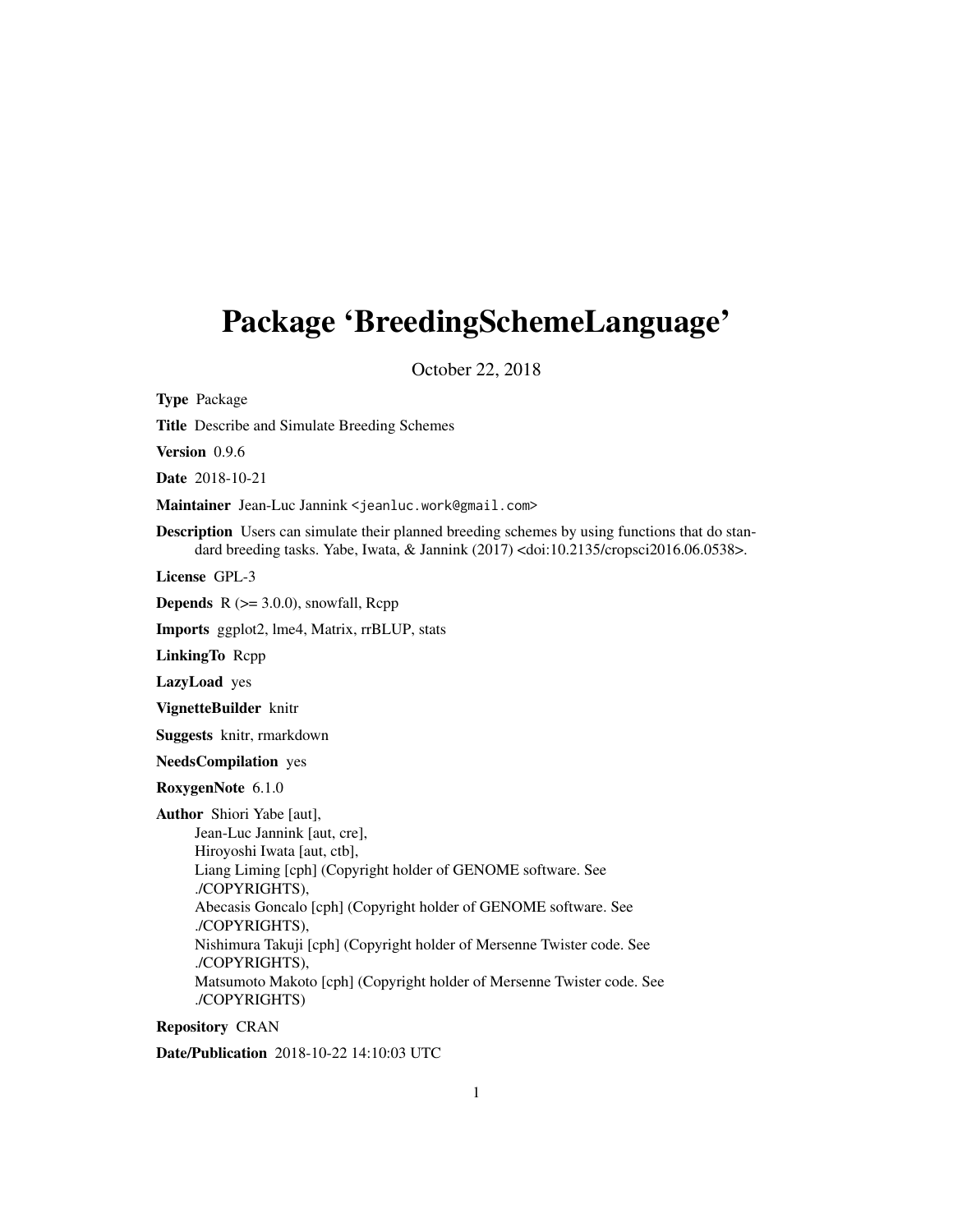## <span id="page-1-0"></span>R topics documented:

| Index |        | 24             |
|-------|--------|----------------|
|       |        | 22             |
|       |        | 21             |
|       |        | 21             |
|       | select | 20             |
|       |        | 20             |
|       |        | 19             |
|       |        | 19             |
|       |        | 18             |
|       |        | 18             |
|       |        | 17             |
|       |        | 16             |
|       |        | 16             |
|       |        | 15             |
|       |        | 15             |
|       |        | 14             |
|       |        | 14             |
|       |        | 13             |
|       |        | 13             |
|       |        | 12             |
|       |        | 12             |
|       |        | 11             |
|       |        | 10             |
|       |        | 10             |
|       |        | 9              |
|       |        | 9              |
|       |        | 8              |
|       |        | $\overline{7}$ |
|       |        | 6              |
|       |        | 5              |
|       |        | $\overline{4}$ |
|       |        | $\overline{4}$ |
|       |        | 3              |
|       |        | $\overline{2}$ |

addProgenyData *Add progeny information to data after cross, doubledHaploid, or self-Fertilize*

### Description

Add progeny information to data after cross, doubledHaploid, or selfFertilize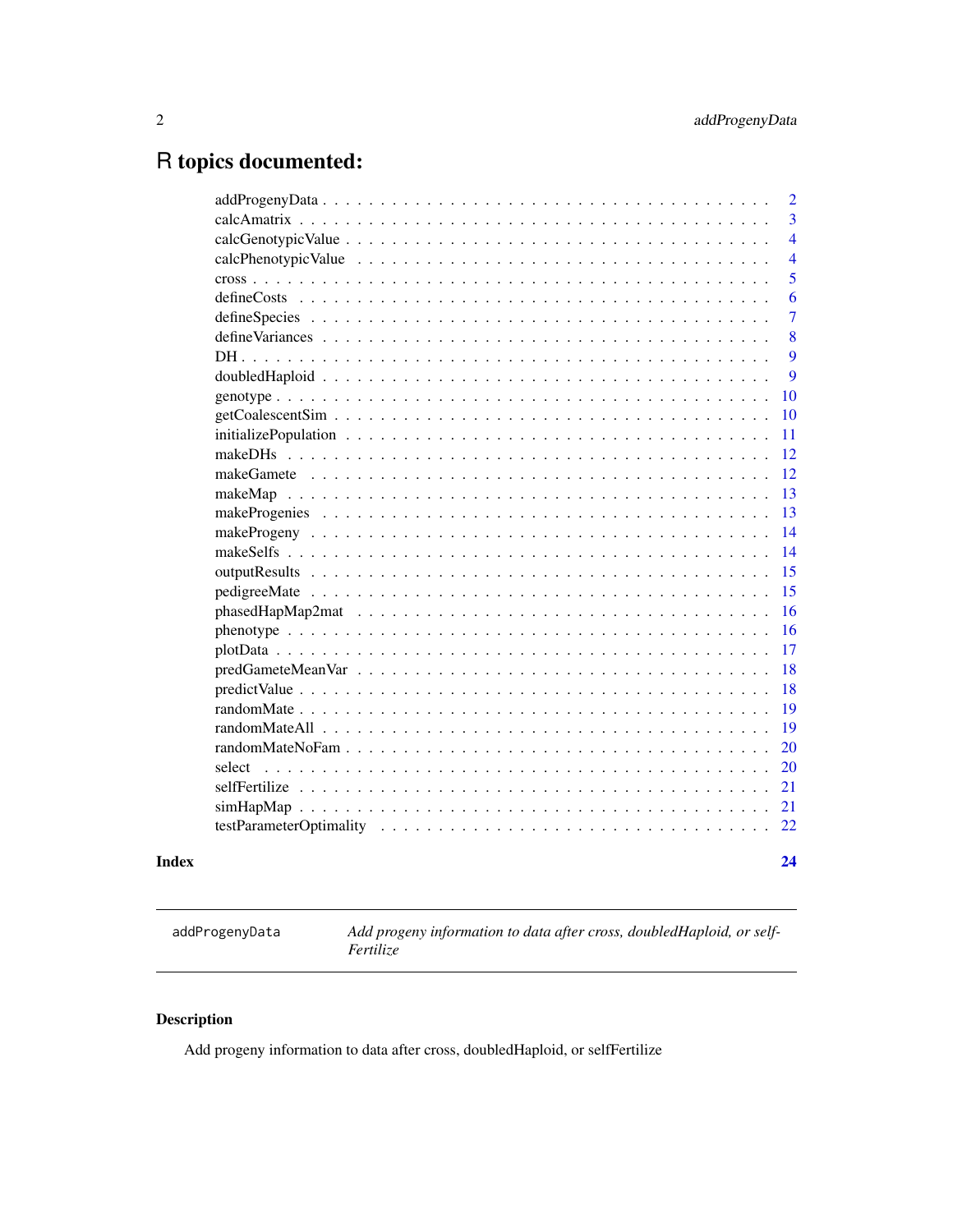### <span id="page-2-0"></span>calcAmatrix 3

### Usage

addProgenyData(bsl, geno, pedigree)

### Arguments

| bsl      | the list that has all the objects for one simulation                                                                                                                     |
|----------|--------------------------------------------------------------------------------------------------------------------------------------------------------------------------|
| geno     | the genotypes of the progeny                                                                                                                                             |
| pedigree | the three-column pedigree of the progeny (last col: DH, outbred, self) Normally<br>DH=-1, outbred=0, self=nGen of selfing but that is not currenly properly up-<br>dated |

### Value

data with progeny information added

### calcAmatrix *Calculate an additive relationship matrix*

### Description

pedigreeToAmatrix returns an additive relationship matrix from a pedigree specified in three columns. The first column has to be the row number and sire and dam columns refer directly to rows of the pedigree.

### Usage

```
calcAmatrix(pedColumns, aMatIn = NULL)
```
### Arguments

| pedColumns | A data.frame with four columns. The first column has to be the row number<br>and sire and dam columns refer directly to rows of the pedigree. Parents of<br>founders need to be set to 0 (ZERO). The row of a child has to be after (i.e. a<br>higher row number) that of its parents. If an individual has one known and one<br>unknown parent, set the unknown parent to 0. The fourth column indicates: If<br>negative, the individual is a DH: the F1 is created, generates a gamete, which<br>is then doubled. If positive, the number of generations an individual was self-<br>pollinated after it's F1 ancestor was created (can be 0 if the individual is the<br>$F1$ ). |
|------------|-----------------------------------------------------------------------------------------------------------------------------------------------------------------------------------------------------------------------------------------------------------------------------------------------------------------------------------------------------------------------------------------------------------------------------------------------------------------------------------------------------------------------------------------------------------------------------------------------------------------------------------------------------------------------------------|
| aMatIn     | A square matrix that contains the additive relationship matrix between individu-<br>als at the beginning of the pedigree. If given, the function saves time by starting                                                                                                                                                                                                                                                                                                                                                                                                                                                                                                           |

als at the beginning of the pedigree. If given, the function saves time by starting calculations after those individuals This aMatIn functionality is NOT compatible with calculating A inverse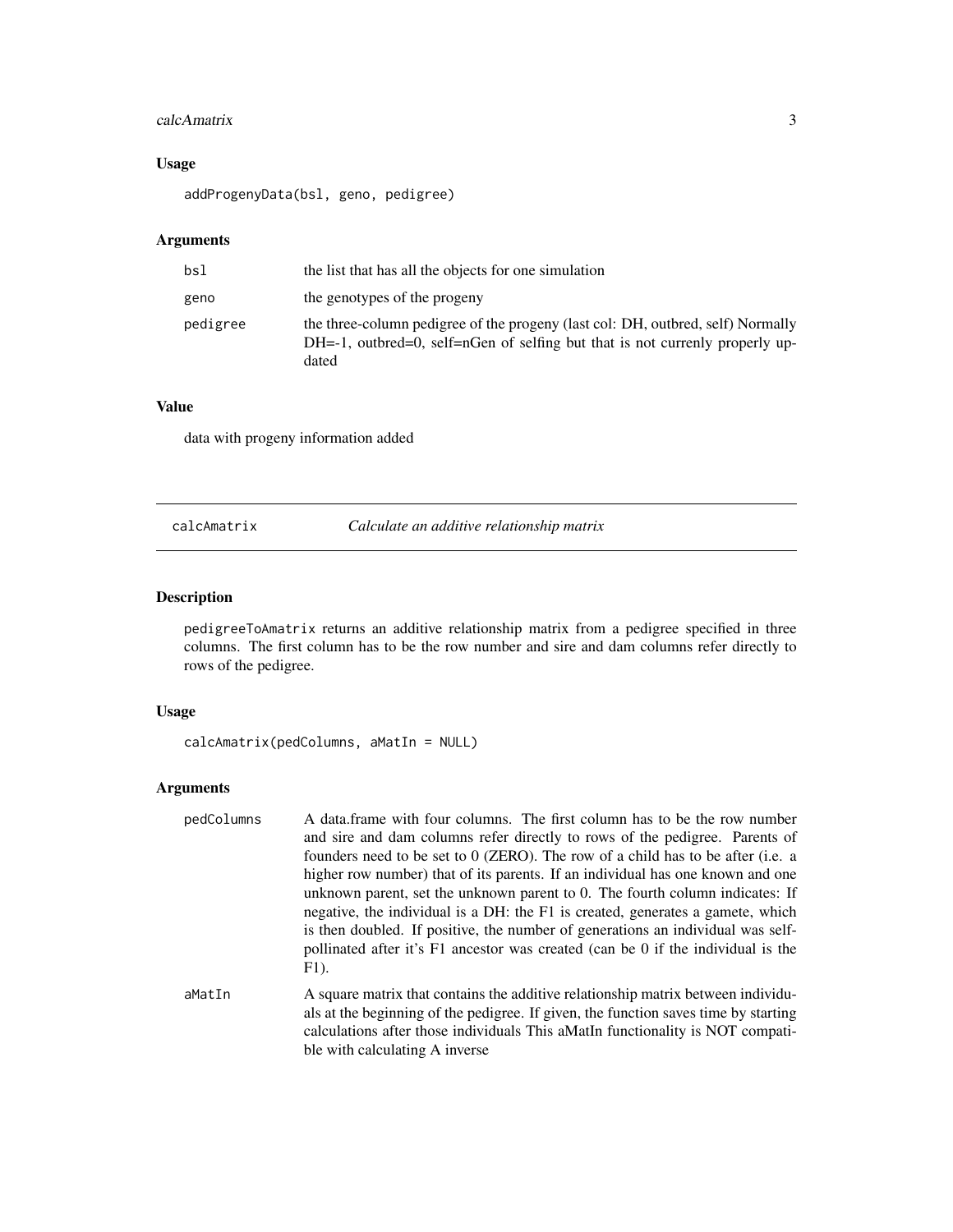### <span id="page-3-0"></span>Details

pedigreeToAmatrix has some functionality useful for plants. It can handle a pedigree of doubled haploid lines. Individuals can be self-pollinated for an arbitrary number of generations.

#### Value

A matrix, aMat, the additive relationship matrix

calcGenotypicValue *calcGenotypicValue*

### Description

calcGenotypicValue

### Usage

calcGenotypicValue(geno, mapData)

### Arguments

| geno    | matrix of haplotypes |
|---------|----------------------|
| mapData | map data             |

calcPhenotypicValue *calcPhenotypicValue*

#### Description

calcPhenotypicValue

#### Usage

```
calcPhenotypicValue(gv, nRep, errorVar)
```

| gv       | genotypic values                                                                        |
|----------|-----------------------------------------------------------------------------------------|
| nRep     | how many replications of phenotypic values: used for multiple locations and/or<br>vears |
| errorVar | error variance                                                                          |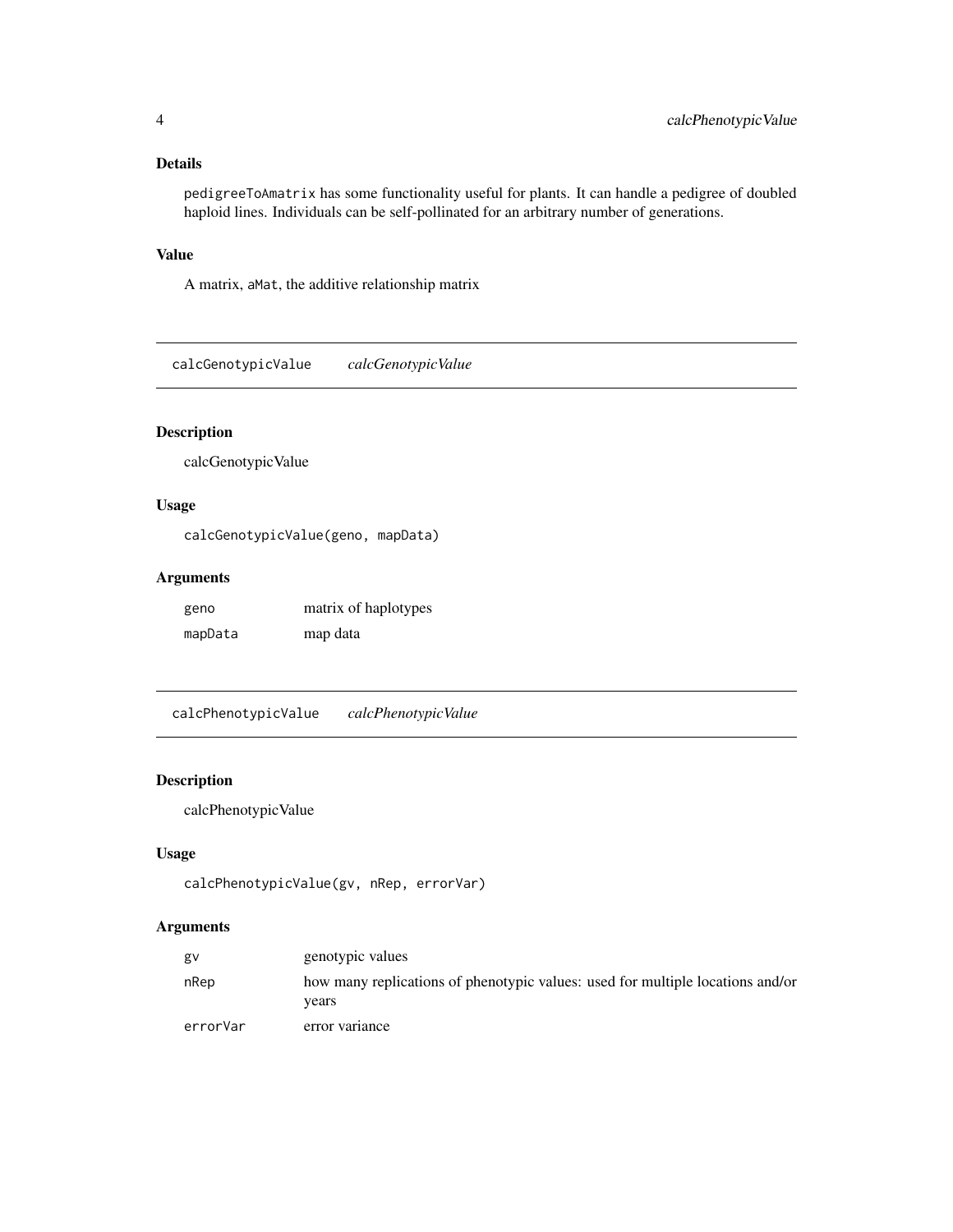<span id="page-4-0"></span>cross *Cross with random mating, or equal contributions, or randomly between two populations*

### Description

Cross with random mating, or equal contributions, or randomly between two populations

### Usage

```
cross(sEnv = NULL, nProgeny = 100, equalContribution = F,
 popID = NULL, popID2 = NULL, notWithinFam = F, pedigree = NULL)
```
### Arguments

| sEnv               | the environment that BSL functions operate in. If NULL, the default simenv is<br>attempted                                                                                                                                                                                                                                                                |
|--------------------|-----------------------------------------------------------------------------------------------------------------------------------------------------------------------------------------------------------------------------------------------------------------------------------------------------------------------------------------------------------|
| nProgeny           | the number of progenies. Default: 100                                                                                                                                                                                                                                                                                                                     |
| equalContribution  |                                                                                                                                                                                                                                                                                                                                                           |
|                    | if T all individuals used the same number of times as parents, if F individuals<br>chosen at random to be parents. Default: F                                                                                                                                                                                                                             |
| popID              | population ID to be crossed. Default: the last population                                                                                                                                                                                                                                                                                                 |
| popID <sub>2</sub> | population ID to be crossed with popID to make hybrids. Default: second pop-<br>ulation not used                                                                                                                                                                                                                                                          |
| notWithinFam       | if TRUE, like equalContribution, all individuals are used the same number of<br>times as parents and self-fertilization is not allowed. In addition, half- and full-<br>sibs are not allowed to mate. Default: F                                                                                                                                          |
| pedigree           | optional two- or three-column matrix: the first two columns are the GIDs that<br>you want to cross, the third column is the number of progeny from that cross.<br>NOTE: pedigree supersedes the nProgeny, equalContribution, popID, popID2,<br>and not Within Fam parameters. You have to know what you are doing to use this<br>parameter. Default: NULL |

### Value

modifies the list sims in environment sEnv by creating a progeny population as specified, with an incremented population number

### See Also

[defineSpecies](#page-6-1) for an example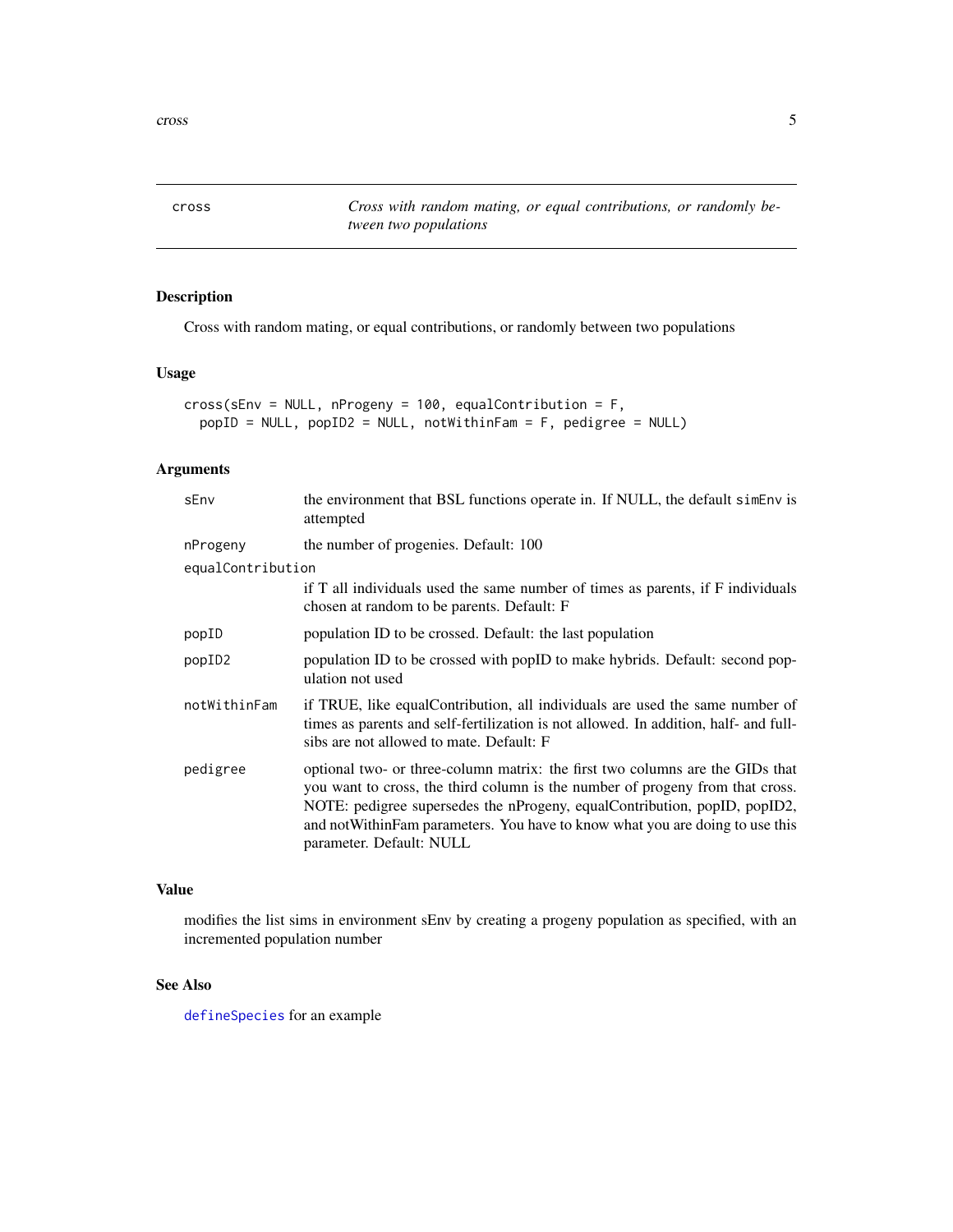<span id="page-5-0"></span>

### Description

Define the costs that go into breeding Default for some costs is zero because they probably belong to fixed costs

### Usage

```
defineCosts(sEnv = NULL, phenoCost = NULL, genoCost = 0.25,
  crossCost = 1, selfCost = 1, doubHapCost = 5, predCost = 0,
  selectCost = 0, locCost = 0, yearCost = 0)
```
### Arguments

| sEnv        | the environment that BSL functions operate in. Default is "simEnv" so use that<br>to avoid specifying when calling functions                                                                                                                    |
|-------------|-------------------------------------------------------------------------------------------------------------------------------------------------------------------------------------------------------------------------------------------------|
| phenoCost   | named vector: names are the plot types and contents are the cost for one plot<br>of that type (default: Standard=1; if plotTypes have been defined in defineVari-<br>ances and phenoCost is not specified, all plotTypes are given a cost of 1) |
| genoCost    | scalar: cost to genotype one individual default $(0.25)$                                                                                                                                                                                        |
| crossCost   | scalar: cost of creating a new individual from a cross (1)                                                                                                                                                                                      |
| selfCost    | scalar: the cost of creating a selfed seed (1)                                                                                                                                                                                                  |
| doubHapCost | scalar: the cost of creating a doubled haploid seed (5)                                                                                                                                                                                         |
| predCost    | scalar: the cost of running the analysis to make predictions (0)                                                                                                                                                                                |
| selectCost  | scalar: the cost of running the analysis to do selection $(0)$                                                                                                                                                                                  |
| locCost     | scalar: the cost of maintaining a location for a year $(0)$                                                                                                                                                                                     |
| vearCost    | scalar: the cost of program upkeep for a year $(0)$                                                                                                                                                                                             |

### Value

modifies the list sims in environment sEnv by adding cost parameters allowing the total cost of the simulated scheme to be calculated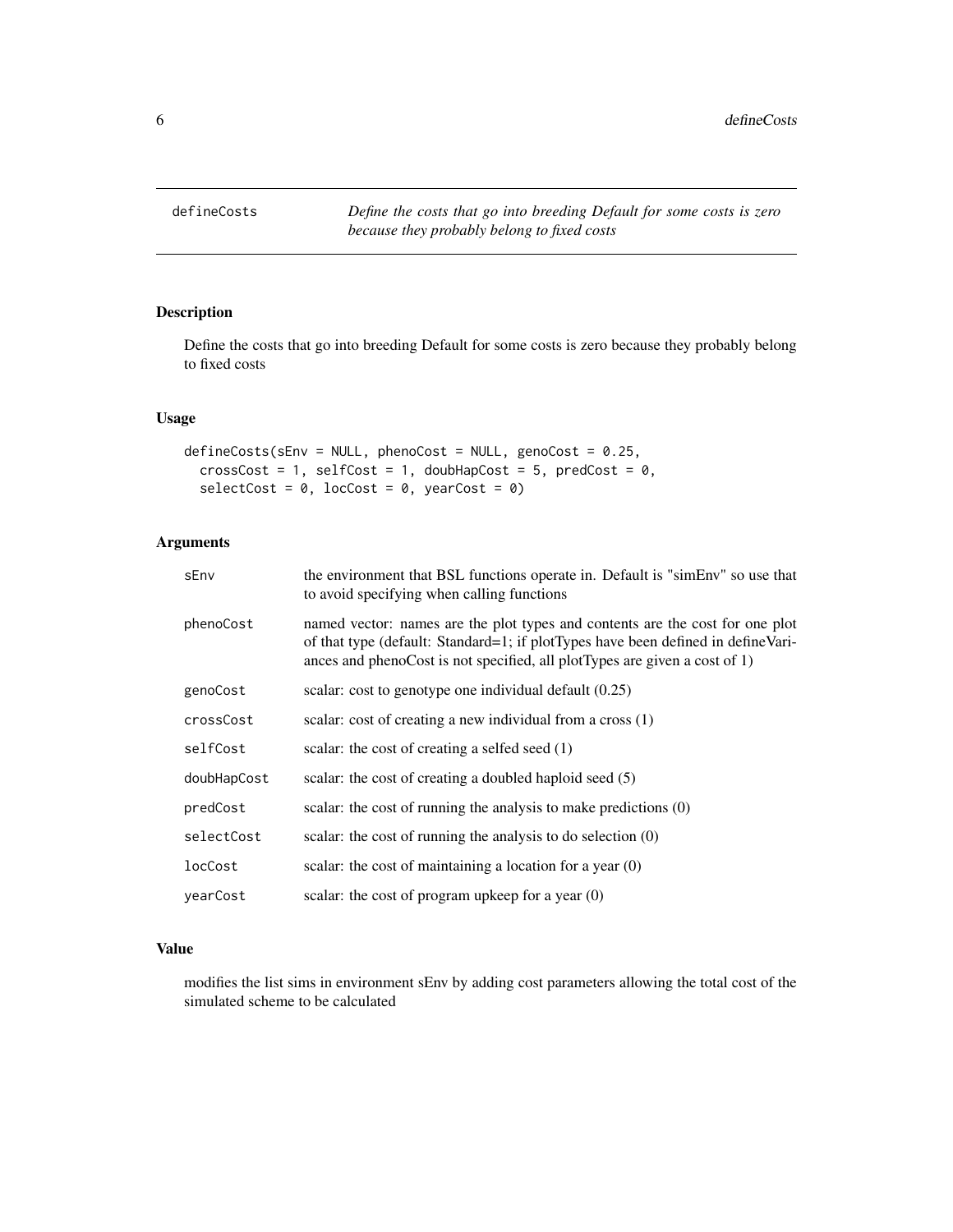<span id="page-6-1"></span><span id="page-6-0"></span>

### Description

Define and create species

### Usage

```
defineSpecies(loadData = NULL, importFounderHap = NULL,
  saveDataFileName = NULL, nSim = 1, nCore = 1, nChr = 7,
  lengthChr = 150, effPopSize = 100, nMarkers = 1000, nQTL = 50,
 propDomi = 0, nEpiLoci = 0, domModel = "HetHom")
```

| loadData         | if null create a new species (default), else the file name of previously created<br>species like "species1_1" (Do not put "RData" extension). A path can be speci-                                                                                                                                                                                                        |  |
|------------------|---------------------------------------------------------------------------------------------------------------------------------------------------------------------------------------------------------------------------------------------------------------------------------------------------------------------------------------------------------------------------|--|
|                  | fied, like "simDirectory/species1_1" (in which case "simDirectory" must exist).                                                                                                                                                                                                                                                                                           |  |
| importFounderHap |                                                                                                                                                                                                                                                                                                                                                                           |  |
|                  | if null create new founder haplotypes (default), else the file name of externally<br>sourced founder haplotypes in hapmap format (see Manual). If founder haplo-<br>types are loaded, the 'nMarkers' parameter is superseded by the number of loci<br>in those haplotypes.                                                                                                |  |
| saveDataFileName |                                                                                                                                                                                                                                                                                                                                                                           |  |
|                  | if not NULL, the name to save the species data, like "species1_1". A path can be<br>specified, like "simDirectory/species1_1" (in which case "simDirectory" must<br>exist). Default: NULL                                                                                                                                                                                 |  |
| nSim             | the number of simulation trials                                                                                                                                                                                                                                                                                                                                           |  |
| nCore            | simulation processed in parallel over this number of CPUs (Check computer<br>capacity before setting above 1.)                                                                                                                                                                                                                                                            |  |
| nChr             | the number of chromosomes                                                                                                                                                                                                                                                                                                                                                 |  |
| lengthChr        | the length of each chromosome (cM. all chromosomes are the same length)                                                                                                                                                                                                                                                                                                   |  |
| effPopSize       | the effective population size in the base population                                                                                                                                                                                                                                                                                                                      |  |
| nMarkers         | the number of markers, which is used especially for genomic selection                                                                                                                                                                                                                                                                                                     |  |
| nQTL             | the number of QTLs controlling the target trait                                                                                                                                                                                                                                                                                                                           |  |
| propDomi         | the probability of dominant QTL among the all QTL                                                                                                                                                                                                                                                                                                                         |  |
| nEpiLoci         | the expected number of epistatic loci for each effect                                                                                                                                                                                                                                                                                                                     |  |
| domModel         | the dominance model: "HetHom" means homozygotes have equal effect but<br>opposite to that of heterozygotes, "Partial": zero means ancestral dominant<br>over derived, one means derived dominant over ancestral, any value in between<br>means partial dominance. At the moment, functionality for the "Partial" option<br>is only available when using ImportFounderHap. |  |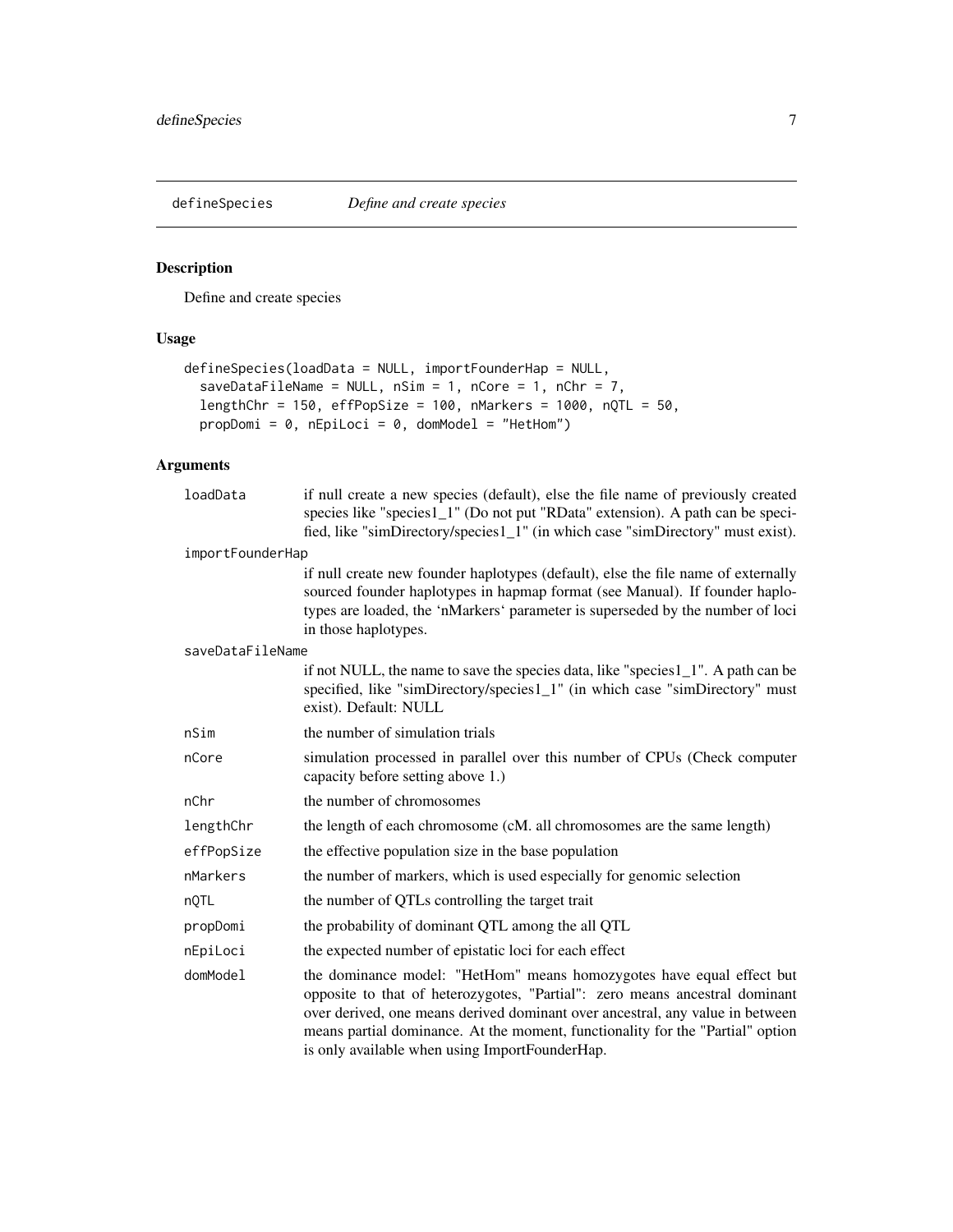An environment that contains a list sims with each object of the list being one replicate to initiate a simulation

### Examples

```
if (exists("simEnv")){
rm(list=names(simEnv), envir=simEnv)
rm(simEnv)
}
simEnv <- defineSpecies(nSim=2, nChr=5, lengthChr=100, effPopSize=20, nMarkers=100, nQTL=10)
initializePopulation(nInd=50) # popID 0 created
phenotype()
select(nSelect=20) # popID 1 selected out of popID 0
cross() # popID 2 created
phenotype(nRep=2)
select(nSelect=5) # popID 3 selected out of popID 2
cross() # popID 4 created
plotData()
```
defineVariances *Define genetic, interaction, and error variances*

#### Description

Define genetic, interaction, and error variances

### Usage

```
defineVariances(sEnv = NULL, gVariance = 1, locCorrelations = NULL,
 gByLocVar = 1, gByYearVar = 1, fracGxEAdd = 1,
 plotTypeErrVars = c(Standard = 1))
```

| sEnv                         | the environment that BSL functions operate in. Default is "simEnv" so use that<br>to avoid specifying when calling functions                                                                                                                                                                                                                                                                                                           |
|------------------------------|----------------------------------------------------------------------------------------------------------------------------------------------------------------------------------------------------------------------------------------------------------------------------------------------------------------------------------------------------------------------------------------------------------------------------------------|
| gVariance<br>locCorrelations | genetic variance in the initial population Default is 1                                                                                                                                                                                                                                                                                                                                                                                |
|                              | matrix: genetic correlation in performance between locations default: If given,<br>the genetic co-variance across locations is gVariance * locCorrelations. If NULL,<br>deviations with variance gByLocVar will be added to the main genotypic effect<br>to determine the genotypic value in each location. The expected genetic corre-<br>lation between locations is then gVariance / (gVariance + $gByLocVar$ ). Default<br>is NULL |
| gByLocVar                    | scalar: the genotype by location variance Default is 1, BUT if locCorrelations<br>given, this parameter is not used)                                                                                                                                                                                                                                                                                                                   |

<span id="page-7-0"></span>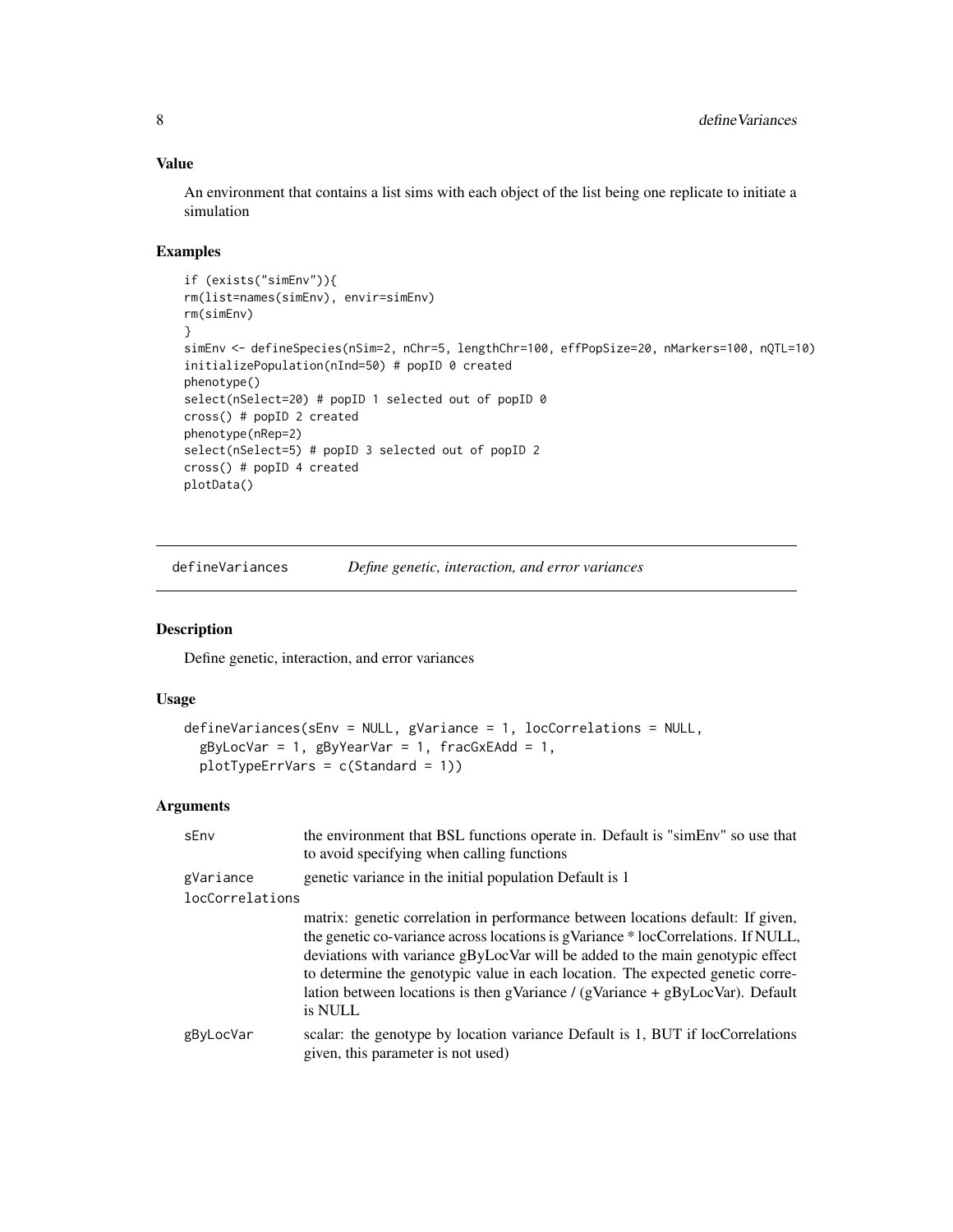<span id="page-8-0"></span>

| gByYearVar      | scalar: the genotype by year variance Default is 1                                                                        |
|-----------------|---------------------------------------------------------------------------------------------------------------------------|
| fracGxEAdd      | scalar: for GxL and GxY what fraction of the effect is additive versus non-<br>additive Default is 1                      |
| plotTypeErrVars |                                                                                                                           |
|                 | named vector: names are the plot types and contents are the error variances<br>associated with them (default: Standard=1) |

modifies the list sims in environment sEnv by adding parameters that determine genetic, location, year, and error variances

| DH                  | DH                       |  |
|---------------------|--------------------------|--|
| <b>Description</b>  |                          |  |
| DH                  |                          |  |
| <b>Usage</b>        |                          |  |
| DH(genoParent, pos) |                          |  |
| <b>Arguments</b>    |                          |  |
| genoParent          | matrix of haplotypes     |  |
| pos                 | position of markers/QTLs |  |
| doubledHaploid      | Doubled haploids         |  |

### Description

Doubled haploids

### Usage

```
doubledHaploid(sEnv = NULL, nProgeny = 100, popID = NULL)
```

| sEnv     | the environment that BSL functions operate in. Default is "simEnv" so use that<br>to avoid specifying when calling functions |
|----------|------------------------------------------------------------------------------------------------------------------------------|
| nProgeny | the number of progeny                                                                                                        |
| popID    | population ID to be devided by meiosis and doubled (default: the latest popula-<br>tion)                                     |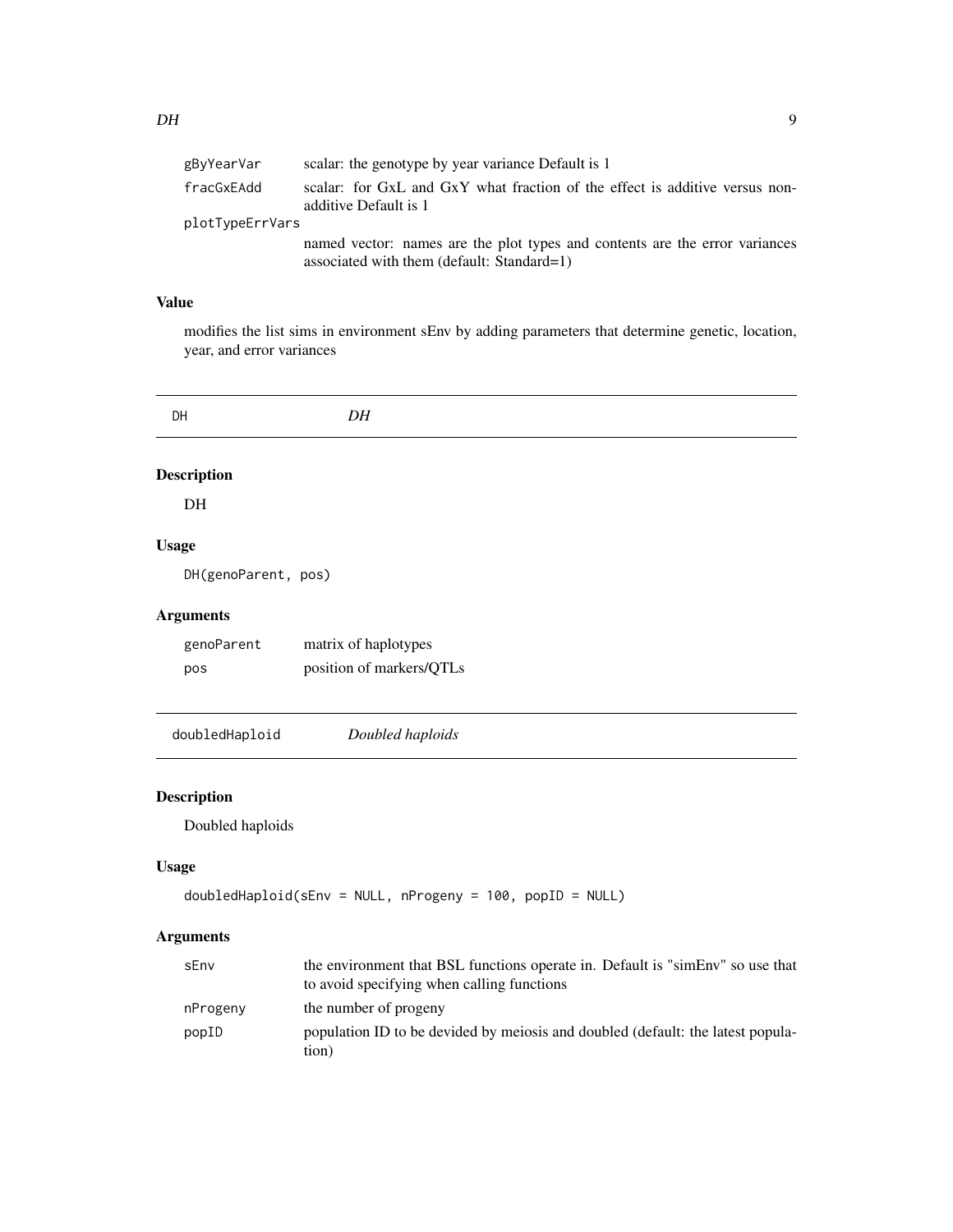modifies the list sims in environment sEnv by creating a doubled haploid progeny population as specified, with an incremented population number

genotype *Genotype markers*

### Description

Genotype markers

#### Usage

genotype(sEnv = NULL, popID = NULL)

### Arguments

| sEnv  | the environment that BSL functions operate in. Default is "simEnv" so use that |
|-------|--------------------------------------------------------------------------------|
|       | to avoid specifying when calling functions                                     |
| popID | population ID to be genotyped (default: all populations)                       |

### Value

modifies the list sims in environment sEnv by indicating that genotypes of individuals in popID are available for breeding tasks

getCoalescentSim *getCoalescentSim*

### Description

getCoalescentSim

### Usage

```
getCoalescentSim(nPopsSamples = NULL, effPopSize = 100, nChr = 7,
 nPiecesPerChr = 15000, recBTpieces = 1e-04, nMrkOrMut = 100,
 minMAF = 0.01, seed = as.integer(Sys.time()), tree = 0)
```
<span id="page-9-0"></span>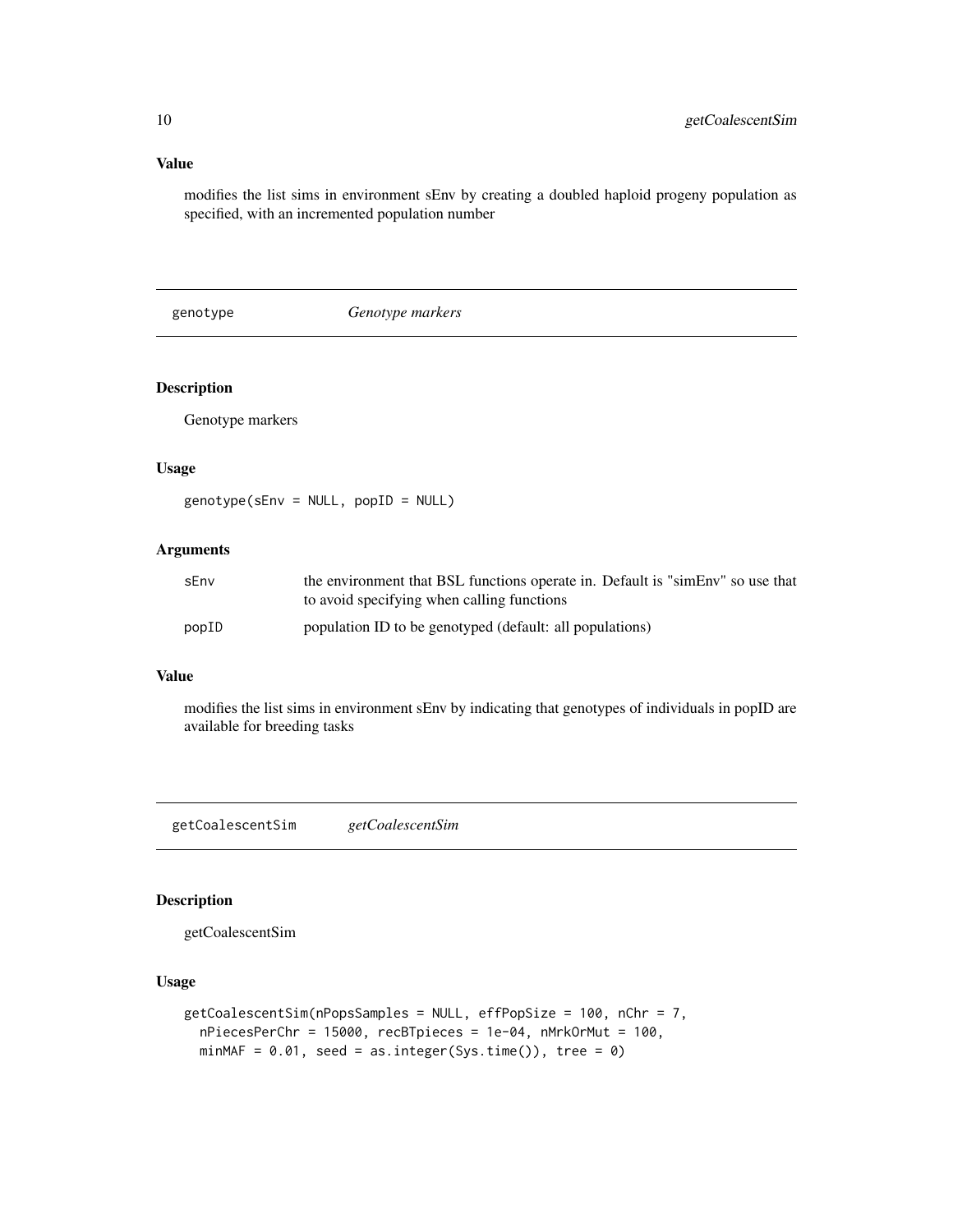### <span id="page-10-0"></span>initializePopulation 11

### Arguments

| nPopsSamples  | -pop[2] (GENOME)                   |
|---------------|------------------------------------|
| effPopSize    | -N (GENOME)                        |
| nChr          | -c (GENOME)                        |
| nPiecesPerChr | -pieces (GENOME)                   |
| recBTpieces   | -rec (GENOME)                      |
| nMrkOrMut     | parameter to calculate -s (GENOME) |
| minMAF        | -maf (GENOME)                      |
| seed          | -seed (GENOME)                     |
| tree          | -tree (GENOME)                     |

initializePopulation *Create a founder population*

### Description

Create a founder population

### Usage

```
initializePopulation(sEnv = NULL, nInd = 100,
 founderHapsInDiploids = F)
```
### Arguments

| sEnv                  | the environment that BSL functions operate in. If NULL, the default siment is<br>attempted |
|-----------------------|--------------------------------------------------------------------------------------------|
| nInd                  | population size (default:100)                                                              |
| founderHapsInDiploids |                                                                                            |
|                       |                                                                                            |

set to TRUE if you have uploaded phased diploid data in defineSpecies

### Value

modifies the list sims in environment sEnv by creating a founder population

### See Also

[defineSpecies](#page-6-1) for an example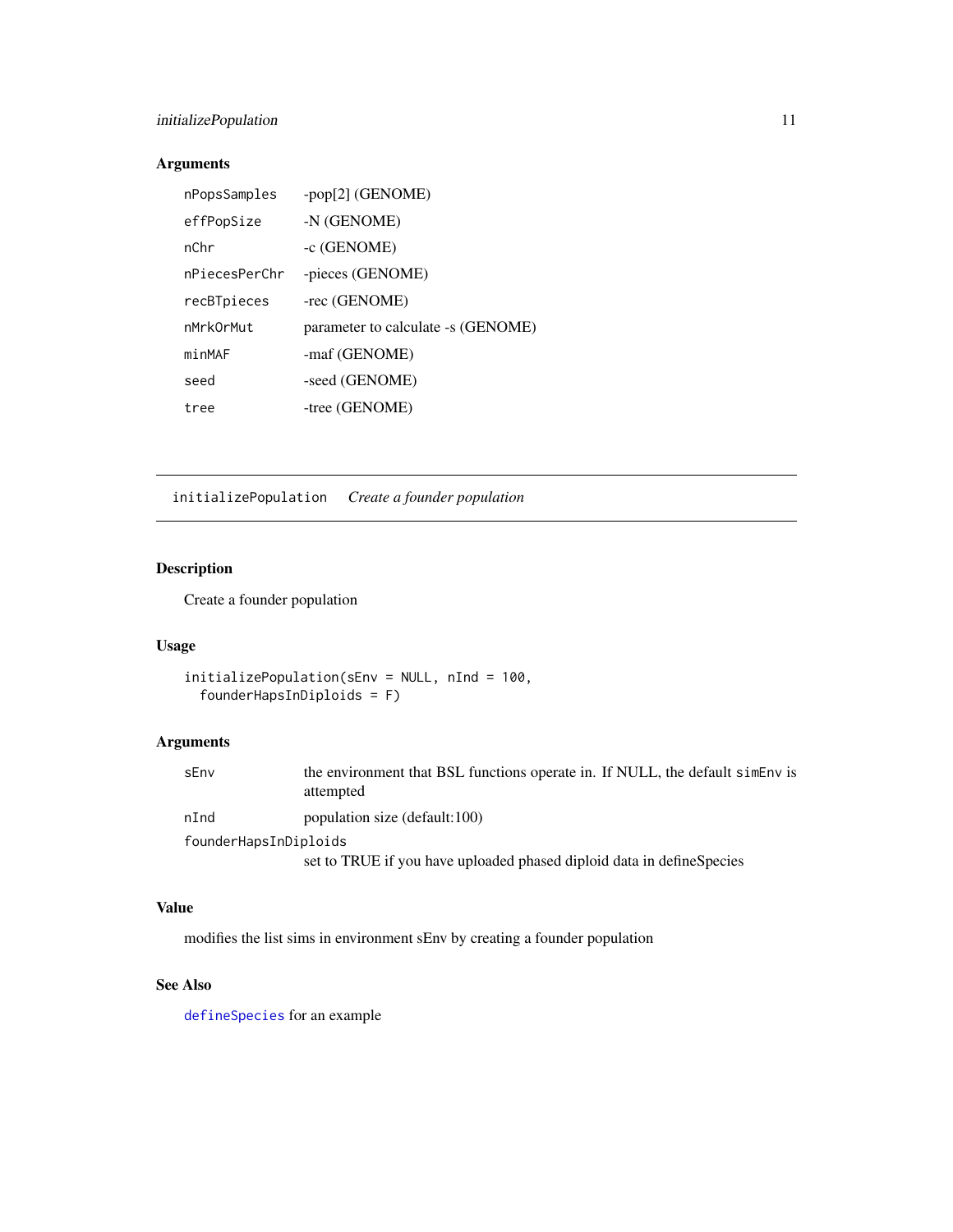<span id="page-11-0"></span>makeDHs *makeDHs*

### Description

makeDHs

### Usage

makeDHs(popSize, geno, pos)

### Arguments

| popSize | the number of DH individuals to return |
|---------|----------------------------------------|
| geno    | matrix of haplotypes                   |
| pos     | position of markers/OTLs               |

| makeGamete | makeGamete |  |
|------------|------------|--|
|            |            |  |

### Description

makeGamete

### Usage

```
makeGamete(geno, pos)
```

| geno | matrix of haplotypes     |
|------|--------------------------|
| pos  | position of markers/QTLs |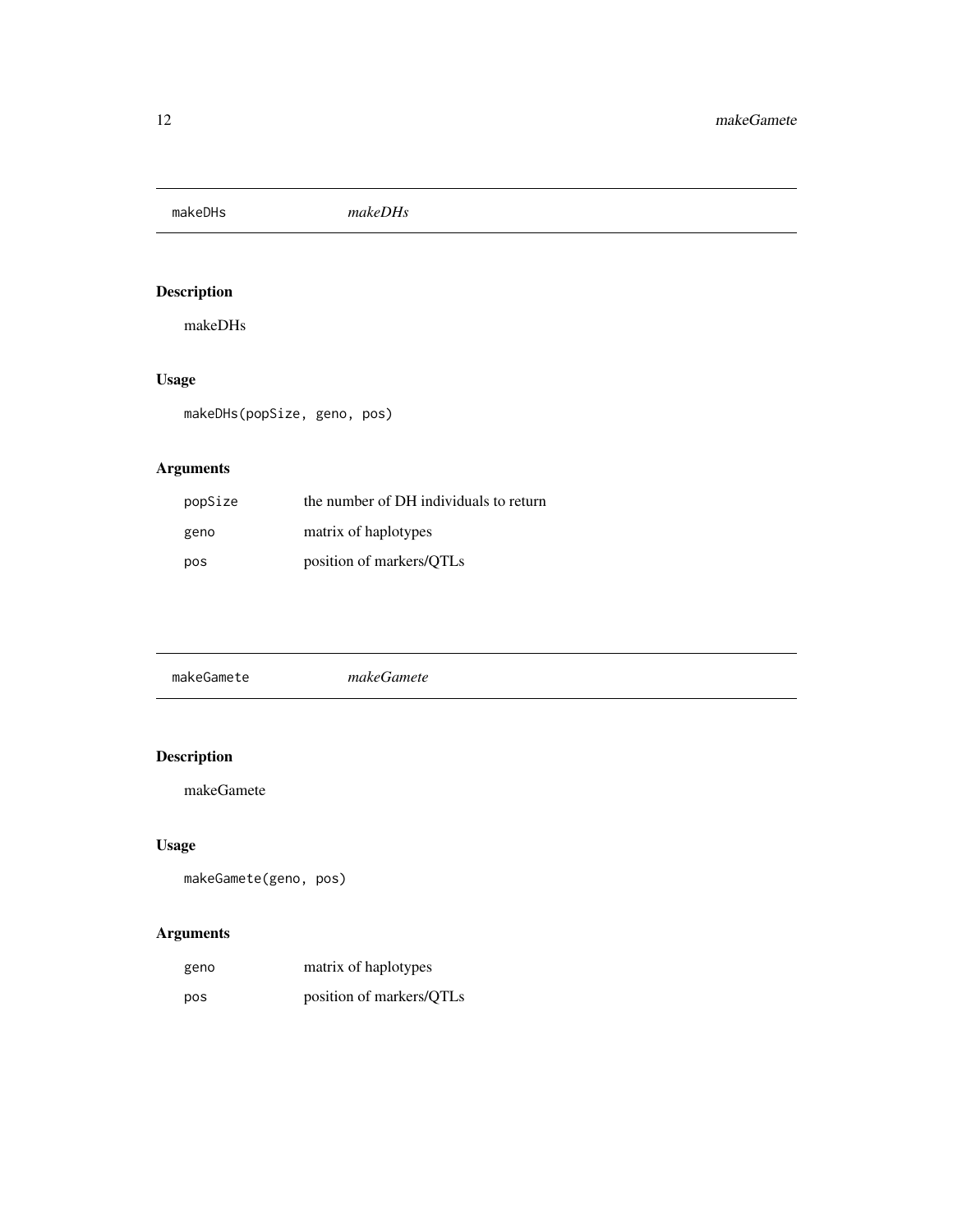<span id="page-12-0"></span>

### Description

create map and QTL effects

### Usage

```
makeMap(map, nLoci, nMarkers, nQTL, propDomi, interactionMean,
 qtlInfo = NULL)
```
### Arguments

| map             | map information (Chromosome and Position)                             |  |
|-----------------|-----------------------------------------------------------------------|--|
| nLoci           | the number of markers and OTL                                         |  |
| nMarkers        | the number of markers, which is used especially for genomic selection |  |
| nQTL            | the number of QTLs controlling the target trait                       |  |
| propDomi        | the probability of dominant QTL among the all QTL                     |  |
| interactionMean |                                                                       |  |
|                 | the expected number of epistatic loci for each effect                 |  |
| gtlInfo         | possible to give the function all of the qtl information              |  |

### Value

map data including which loci are primary QTL and which are modifying loci, which have dominance effects, the effect sizes

makeProgenies *makeProgenies*

### Description

makeProgenies

### Usage

```
makeProgenies(parents, geno, pos)
```

| parents | ID of haplotypes that the parents harbor |
|---------|------------------------------------------|
| geno    | matrix of haplotypes                     |
| pos     | position of markers/QTLs                 |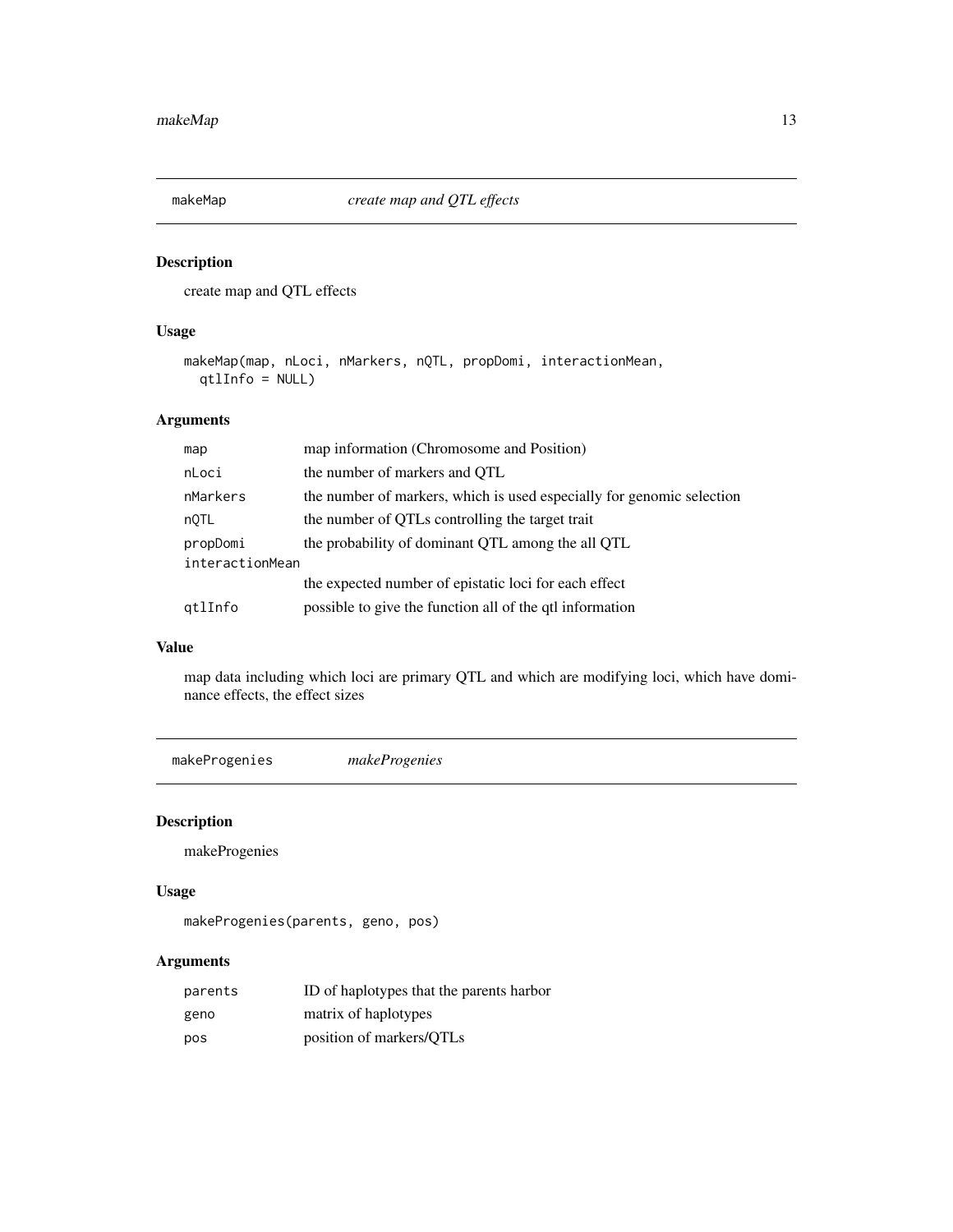<span id="page-13-0"></span>makeProgeny *makeProgeny*

### Description

makeProgeny

### Usage

makeProgeny(genoMat, genoPat, pos)

### Arguments

| genoMat | matrix of maternal haplotype |
|---------|------------------------------|
| genoPat | matrix of paternal haplotype |
| pos     | position of markers/QTLs     |

|--|--|--|

### Description

makeSelfs

### Usage

```
makeSelfs(popSize, geno, pos)
```

| popSize | the number of selfed individuals to return |
|---------|--------------------------------------------|
| geno    | matrix of haplotypes                       |
| pos     | position of markers/QTLs                   |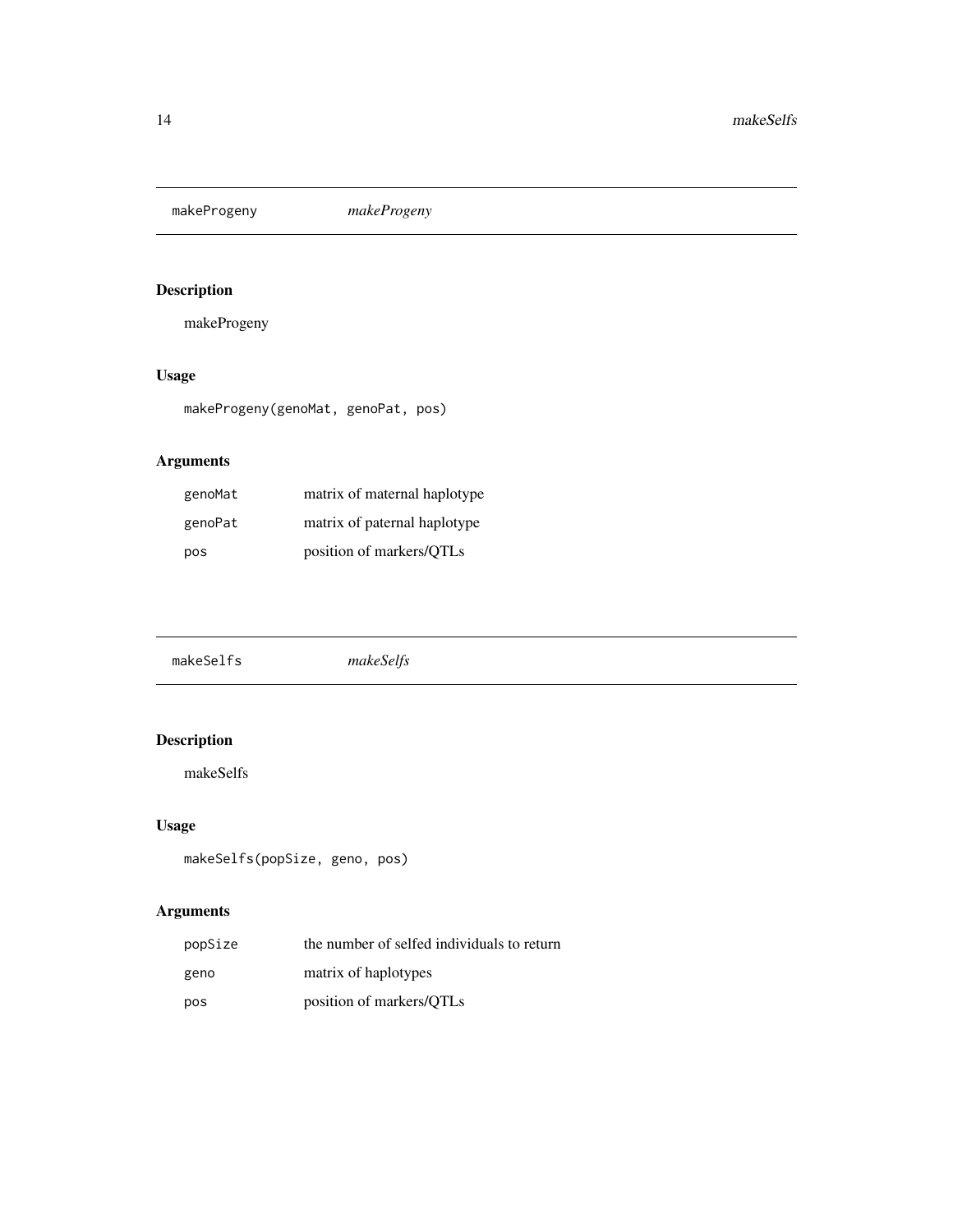<span id="page-14-0"></span>outputResults *Save the results*

### Description

Save the results

### Usage

```
outputResults(sEnv = NULL, summarize = T, saveDataFileName = NULL)
```
### Arguments

| sEnv             | the environment that BSL functions operate in. Default is "simEnv" so use that<br>to avoid specifying when calling functions                                                                                                                                                                                  |  |
|------------------|---------------------------------------------------------------------------------------------------------------------------------------------------------------------------------------------------------------------------------------------------------------------------------------------------------------|--|
| summarize        | If TRUE a matrix with breeding cycles in rows and replications in columns, with<br>the first set of columns being cycle means and the second set of columns cycle<br>variances. If FALSE a list as long as the number of replications, with each list<br>element containing a list of all simulation objects. |  |
| saveDataFileName |                                                                                                                                                                                                                                                                                                               |  |
|                  | NULL or string of the file name to save the simulated data, like "result1_1". A<br>path can be specified, like "simDirectory/result1_1" (in which case "simDirec-<br>tory" must exist). Default: NULL.                                                                                                        |  |

### Value

If saveDataFileName is NULL, data is return as an object, else data is saved as a ".rds" file. To examine the data, use the readRDS function.

pedigreeMate *pedigreeMate*

### Description

pedigreeMate

### Usage

```
pedigreeMate(parents, geno, pos)
```

| parents | two- or three-column matrix: first two columns index the parents you want to     |
|---------|----------------------------------------------------------------------------------|
|         | cross, if there is a third column, it is the number of progeny from that pair of |
|         | parents                                                                          |
| geno    | matrix of haplotypes                                                             |
| pos     | position of markers/QTLs                                                         |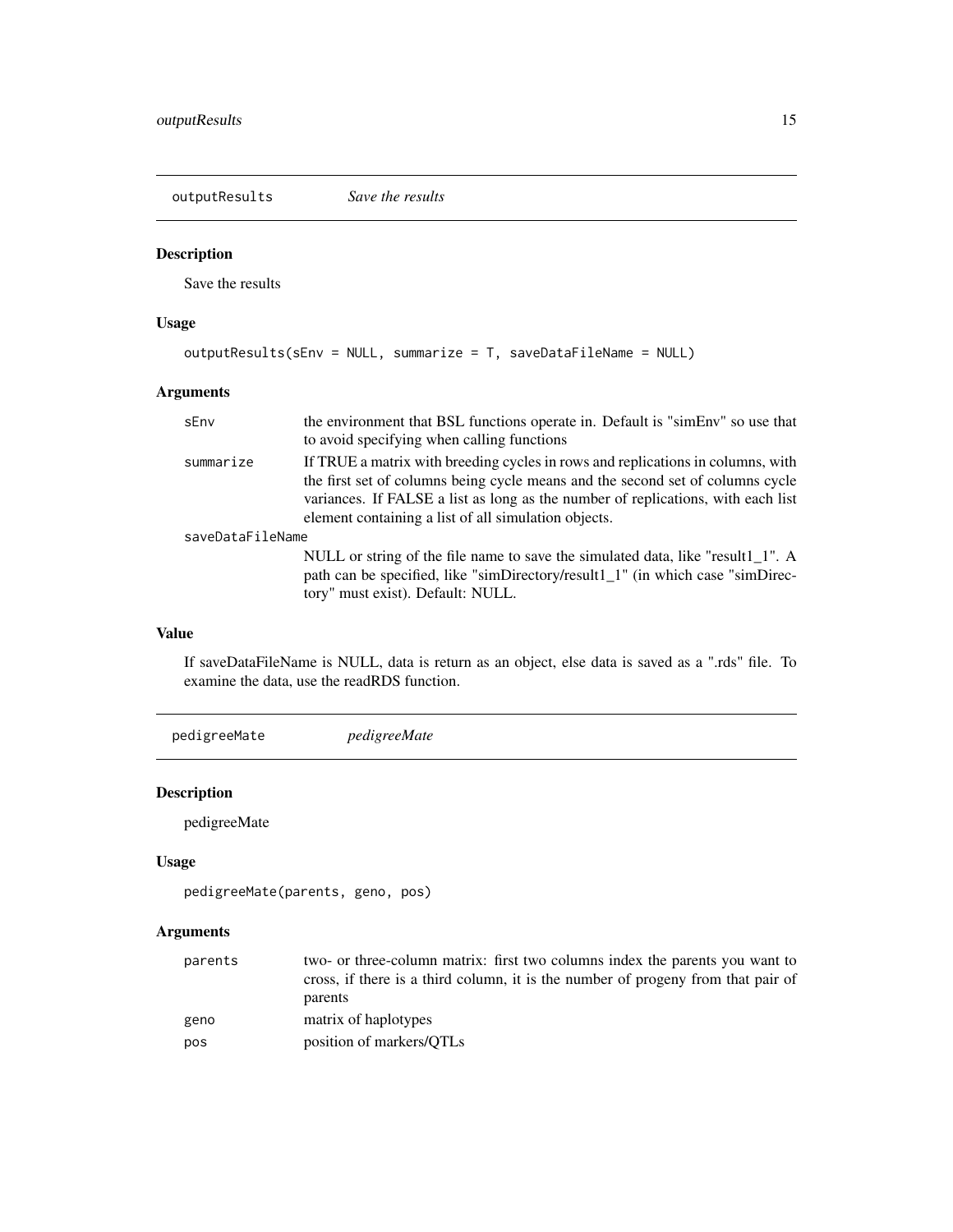<span id="page-15-0"></span>

### Description

Transform a data.frame with a hapmap data in it into a marker dosage and map list

### Usage

phasedHapMap2mat(hm)

#### Arguments

hm The data.frame that has HapMap data in it

### Value

list with markers and map objects

phenotype *Evaluate the phenotypic value*

### Description

Evaluate the phenotypic value

### Usage

```
phenotype(sEnv = NULL, plotType = "Standard", nRep = 1,
 popID = NULL, locations = 1, years = NULL)
```

| sEnv      | the environment that BSL functions operate in. Default is "simEnv" so use that<br>to avoid specifying when calling functions                                                                                                                                                                                                                      |
|-----------|---------------------------------------------------------------------------------------------------------------------------------------------------------------------------------------------------------------------------------------------------------------------------------------------------------------------------------------------------|
| plotType  | links to previously defined error variance and cost (default: "Standard")                                                                                                                                                                                                                                                                         |
| nRep      | scalar: the number of replications per trial (i.e., year x loc combination) (default:<br>1)                                                                                                                                                                                                                                                       |
| popID     | population ID to be evaluated (default: the latest population)                                                                                                                                                                                                                                                                                    |
| locations | integer vector of the locations where phenotyping occurs (e.g., $c(1, 3)$ to pheno-<br>type at locations 1 and 3. Default: 1, phenotype at the first location)                                                                                                                                                                                    |
| years     | integer vector of the years when phenotyping occurs (e.g., 1:2 to phenotype dur-<br>ing the first two years of the breeding scheme. Default: the last year among<br>previous phenotyping. NOTE: thus, to phenotype in a new [the next] year, spec-<br>ify the next year number [e.g., if past phenotyping was in years $1 \& 2$ , specify<br>31). |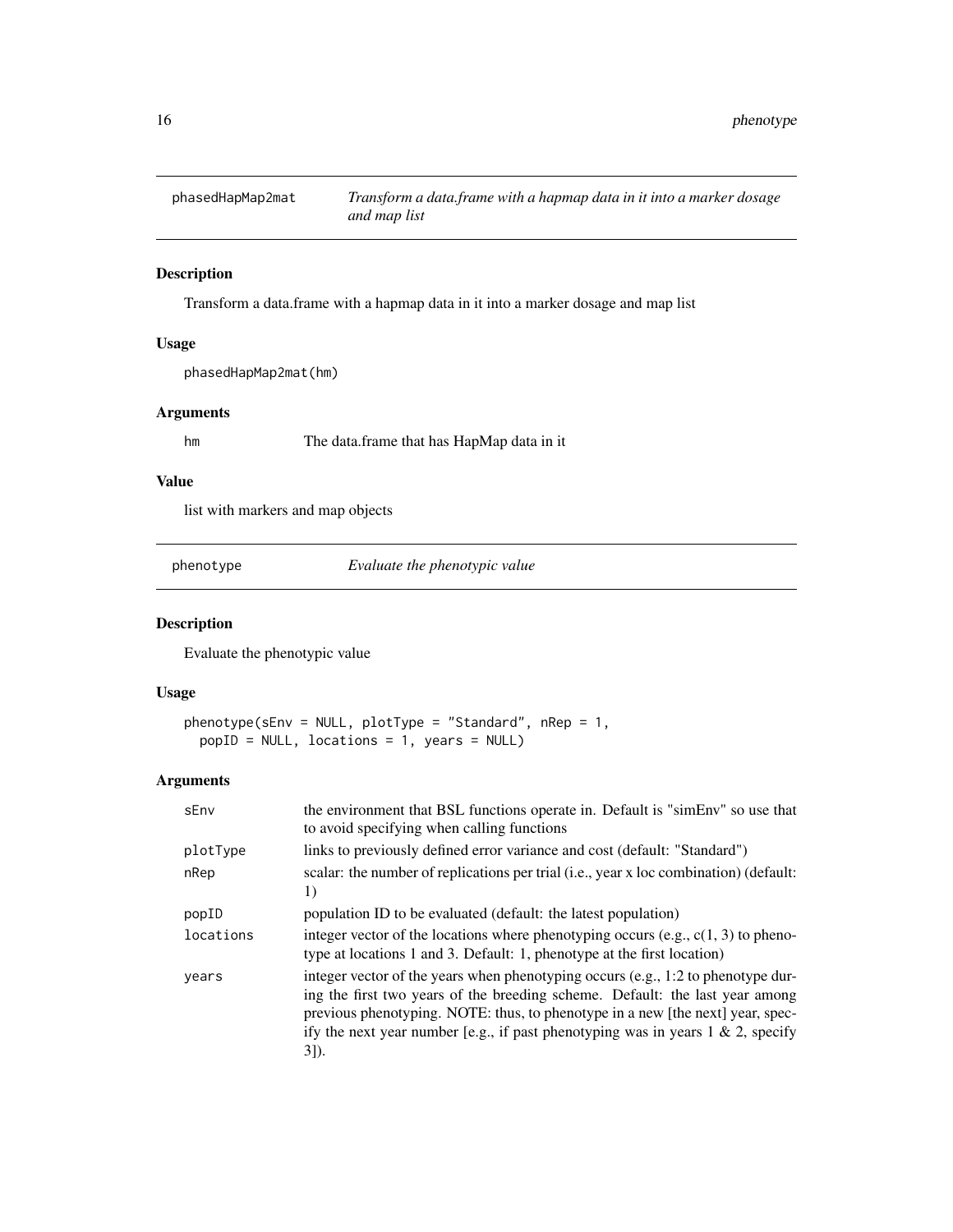#### <span id="page-16-0"></span>plotData 2002 and 2003 and 2008 and 2008 and 2008 and 2008 and 2008 and 2008 and 2008 and 2008 and 2008 and 20

### Value

modifies the list sims in environment sEnv by generating phenotypes for the specified popID, locations, and years.

### See Also

[defineSpecies](#page-6-1) for an example

plotData *Plot the results*

### Description

Plot the results

### Usage

plotData(sEnv = NULL, ymax = NULL, add = FALSE, addDataFileName = NULL, popID = NULL, suppress = F)

### Arguments

| sEnv            | the environment that BSL functions operate in. Default is "simEnv" so use that<br>to avoid specifying when calling functions                                                                                   |
|-----------------|----------------------------------------------------------------------------------------------------------------------------------------------------------------------------------------------------------------|
| ymax            | the maximum value of y-axis (default: the maximun value in the data)                                                                                                                                           |
| add             | if TRUE a new result will be added to an existing plot, using data loaded from<br>addDataFileName. if FALSE a new plot will be drawn (default)                                                                 |
| addDataFileName |                                                                                                                                                                                                                |
|                 | if not NULL, the name to save the summarized data for the next simulation, like<br>"plot1_1". A path can be specified, like "simDirectory/plot1_1" (in which case<br>"simDirectory" must exist). Default: NULL |
| popID           | list of vectors of the population IDs you want plotted                                                                                                                                                         |
| suppress        | if TRUE, this call is just to assemble the data to be plotted in a later call to<br>plotData (default: FALSE)                                                                                                  |

### Value

A matrix with the plot data

#### See Also

[defineSpecies](#page-6-1) for an example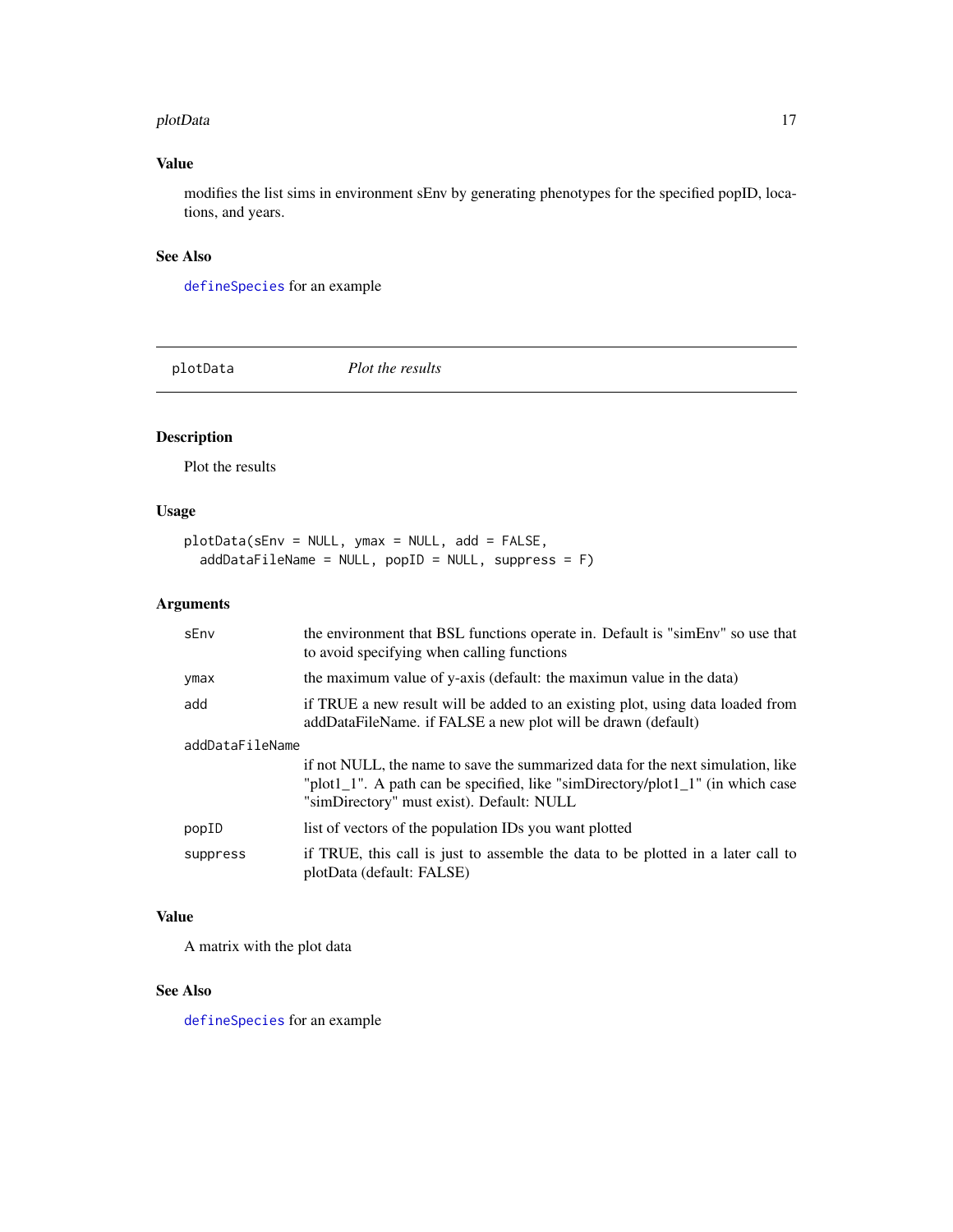<span id="page-17-0"></span>predGameteMeanVar *predGameteMeanVar*

### Description

predGameteMeanVar

### Usage

predGameteMeanVar(geno, pos, locEff)

### Arguments

| geno   | 2 x nLoc matrix of haplotypes, coded -1 and 1 |
|--------|-----------------------------------------------|
| pos    | position of markers/QTLs                      |
| locEff | effects of each locus                         |

predictValue *Genomic prediction*

### Description

Genomic prediction

### Usage

```
predictValue(sEnv = NULL, popID = NULL, trainingPopID = NULL,
 locations = NULL, years = NULL, sharingInfo = NULL)
```

| sEnv          | the environment that BSL functions operate in. If NULL, the default simenv is<br>attempted                                                                                  |
|---------------|-----------------------------------------------------------------------------------------------------------------------------------------------------------------------------|
| popID         | population ID to be predicted (default: the latest population)                                                                                                              |
| trainingPopID | population ID to be used for training a prediction model (default: all popula-<br>tions with phenotype data). NOTE: if sharing Info="none" this parameter has no<br>effect. |
| locations     | data from which locations should be used (default: all locations)                                                                                                           |
| years         | data from which years should be used (default: all years)                                                                                                                   |
| sharingInfo   | one of "none", "markers", "pedigree". If none, genotypic values are assumed<br>IID. If markers or pedigree, a genomic or pedigree relationship matrix is con-<br>structed   |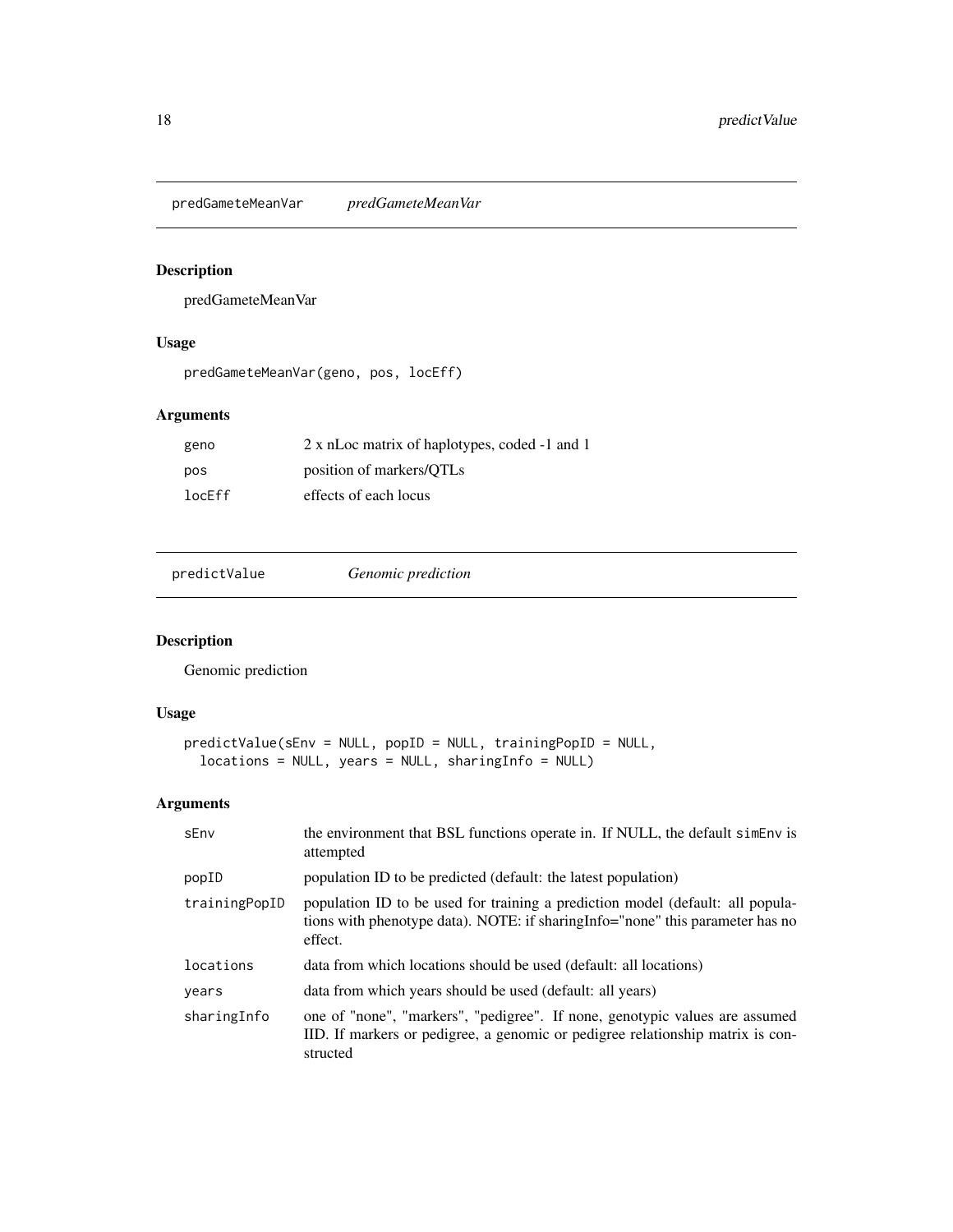### <span id="page-18-0"></span>randomMate 19

### Value

modifies the list sims in environment sEnv by calculating predicted values as specified and changing the default selection criterion to use them

randomMate *randomMate*

### Description

randomMate

### Usage

```
randomMate(popSize, geno, pos)
```
### Arguments

| popSize | the number of progeny to return |
|---------|---------------------------------|
| geno    | matrix of haplotypes            |
| pos     | position of markers/QTLs        |

randomMateAll *randomMateAll*

### Description

randomMateAll

### Usage

```
randomMateAll(popSize, geno, pos)
```

| popSize | the number of progeny to return |
|---------|---------------------------------|
| geno    | matrix of haplotypes            |
| pos     | position of markers/QTLs        |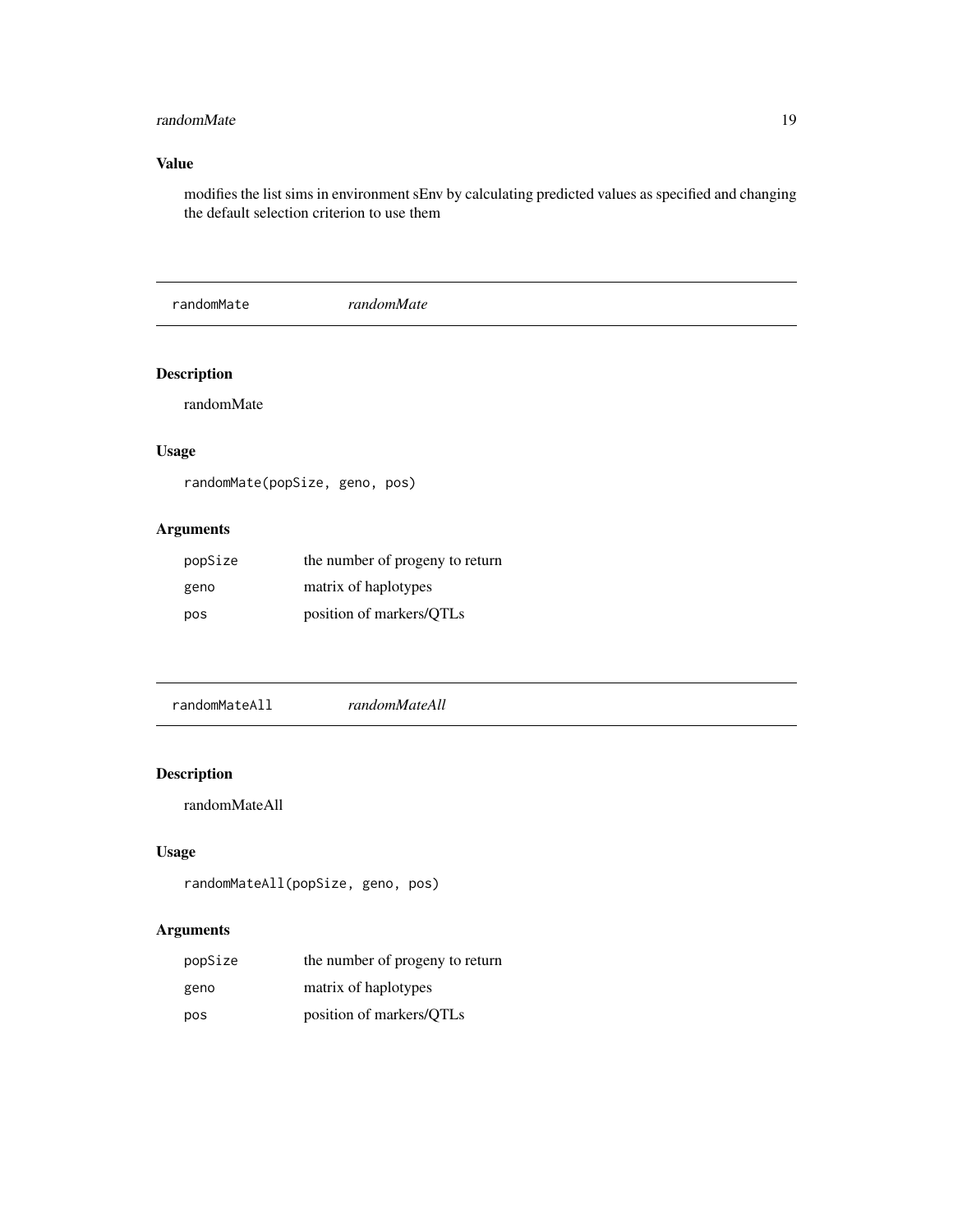<span id="page-19-0"></span>randomMateNoFam *randomMateNoFam*

### Description

randomMateNoFam

### Usage

randomMateNoFam(popSize, geno, pos, genoRec)

### Arguments

| the number of progeny to return                         |
|---------------------------------------------------------|
| matrix of haplotypes                                    |
| position of markers/QTLs                                |
| pedigree records of the individuals represented by geno |
|                                                         |

select *Select individuals*

### Description

Select individuals

### Usage

```
select(sEnv = NULL, nSelect = 40, popID = NULL, random = F,
  type = "Mass")
```

| sEnv    | the environment that BSL functions operate in. If NULL, the default simenv is<br>attempted                                                                                                                                                                                                                                                                                                                                                                                                                                                                                 |
|---------|----------------------------------------------------------------------------------------------------------------------------------------------------------------------------------------------------------------------------------------------------------------------------------------------------------------------------------------------------------------------------------------------------------------------------------------------------------------------------------------------------------------------------------------------------------------------------|
| nSelect | the number of selected individuals (default: 40)                                                                                                                                                                                                                                                                                                                                                                                                                                                                                                                           |
| popID   | population ID to be selected (default: When random=T, the last population.<br>When random=F, it is the last evaluated population)                                                                                                                                                                                                                                                                                                                                                                                                                                          |
| random  | assuming random selection or selection according to estimated value (T: random<br>selection, F: selection for high value)                                                                                                                                                                                                                                                                                                                                                                                                                                                  |
| type    | "WithinFamily" or "Mass" (default: Mass). If Mass, all individuals are ranked<br>against each other and the highest nSelect are taken. If WithinFamily, indi-<br>viduals are ranked within paternal half-sib (if population was randomly mated)<br>or full-sib (if population from selfFertilize or doubledHaploid) families. If<br>random=T, then mass or within-family selection is random. NOTE: breeding<br>scheme budget may not be correct for within-family selection because then nS-<br>elect is per-family but the number of families varies across simulations. |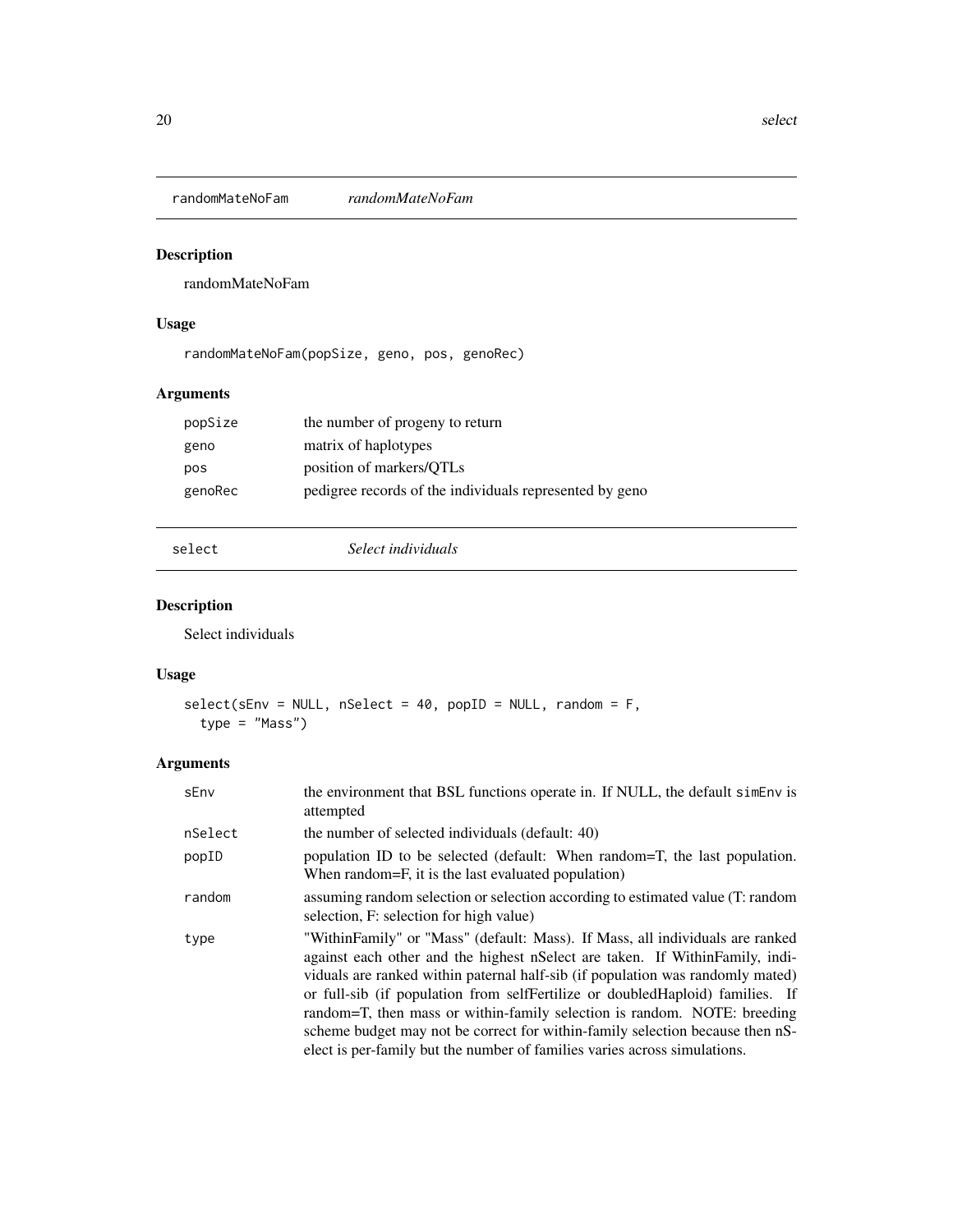#### <span id="page-20-0"></span>selfFertilize 21

### Value

modifies the list sims in environment sEnv by selecting individuals of the specified popID with the default selection criterion and giving those individuals a new popID

### See Also

[defineSpecies](#page-6-1) for an example

selfFertilize *Self-fertilize*

#### Description

Self-fertilize

### Usage

selfFertilize(sEnv = NULL, nProgeny = 100, popID = NULL)

### **Arguments**

| sEnv     | the environment that BSL functions operate in. Default is "simEnv" so use that<br>to avoid specifying when calling functions |
|----------|------------------------------------------------------------------------------------------------------------------------------|
| nProgeny | the number of progeny                                                                                                        |
| popID    | population ID to be self-fertilized (default: the latest population)                                                         |

### Value

modifies the list sims in environment sEnv by creating a selfed progeny population as specified, with an incremented population number

| simHapMap | Generate a data.frame with a hapmap data in it to test phased- |  |  |  |  |  |
|-----------|----------------------------------------------------------------|--|--|--|--|--|
|           | HapMap2mat                                                     |  |  |  |  |  |

#### Description

Generate a data.frame with a hapmap data in it to test phasedHapMap2mat

### Usage

```
simHapMap(nInd = 200, nMrk = 1050, nChr = 7, lenChr = 150,
 maf = stats::runif(nMrk), nCharCode = 2, nQTL = NULL,
 propDomi = NULL, interactionMean = NULL, varEffects = NULL)
```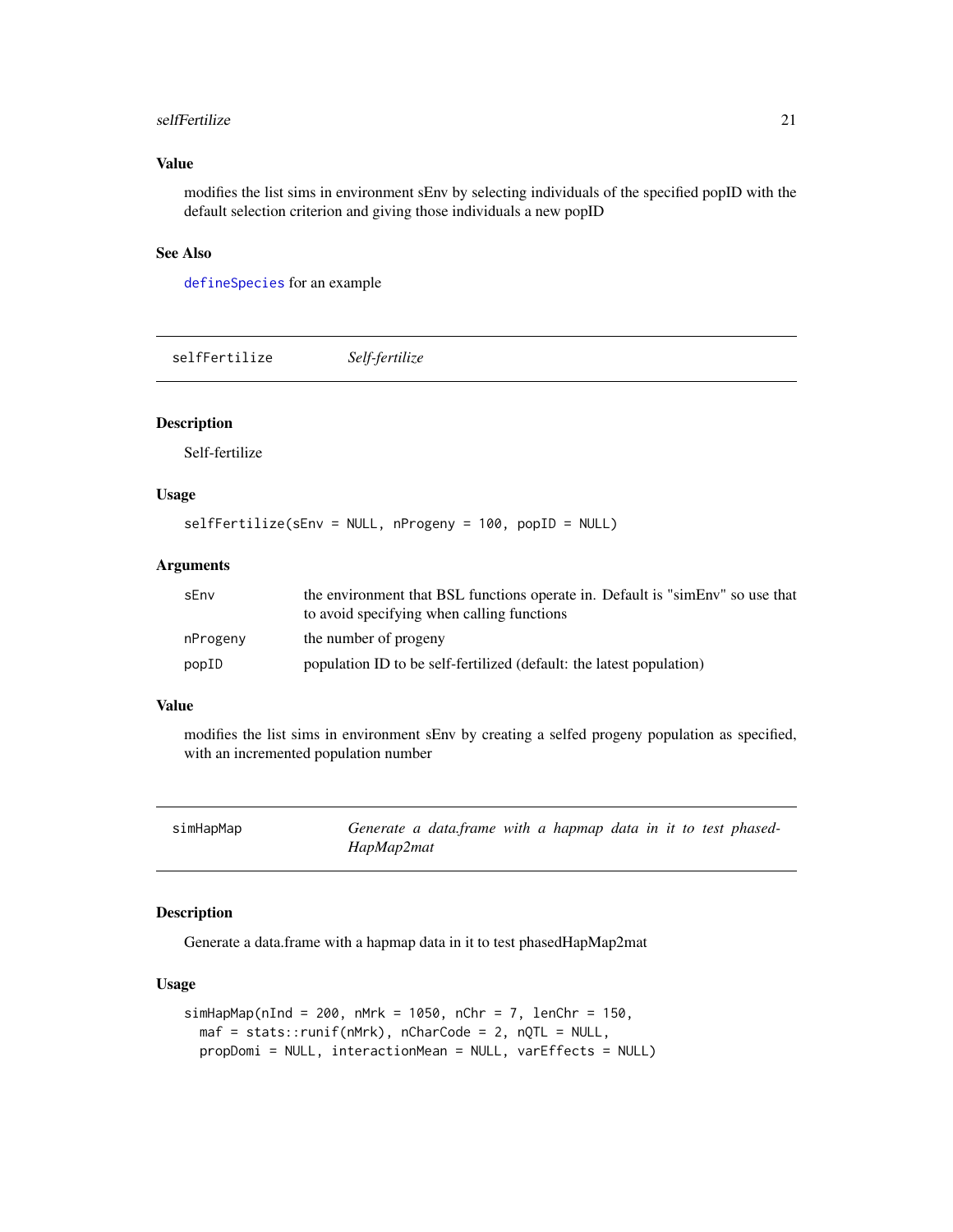### Arguments

| nInd            | The number of individuals with marker data                 |
|-----------------|------------------------------------------------------------|
| nMrk            | The number of markers                                      |
| nChr            | The number of chromosomes the species has                  |
| lenChr          | The length of the chromosomes (all equal) in cM            |
| maf             | The desired minor allele frequency of each marker          |
| nCharCode       | Whether the genotype codes should be one or two characters |
| nQTL            | If you want to put QTL information in the hapmap           |
| propDomi        | proportion of QTL that act dominantly                      |
| interactionMean |                                                            |
|                 | average number of loci interacting with QTL: Poisson       |
| varEffects      | variance of the QTL effects                                |

### Value

A data.frame with hapmap data in it

```
testParameterOptimality
```
*Function to return the optimality of a parameter vector for a breeding scheme given a simulation environment*

### Description

Function to return the optimality of a parameter vector for a breeding scheme given a simulation environment

### Usage

```
testParameterOptimality(sEnv = NULL, schemeFileName, parmList,
 objectiveFunc, budget = 1000)
```

| sEnv           | the environment that BSL functions operate in. This environment should be<br>fresh from defineSpecies, defineVariances, and defineCosts. If NULL, the de-<br>fault siment is attempted                                                                                                                                      |
|----------------|-----------------------------------------------------------------------------------------------------------------------------------------------------------------------------------------------------------------------------------------------------------------------------------------------------------------------------|
| schemeFileName | source file that holds the script of the breeding scheme. The scheme should<br>return a value to be maximized in a variable called objective. If you want<br>to use a non-default simulation environment, you need to plan for that in the<br>scheme File by giving sEnv as the first parameter in all of the BSL functions |
| parmList       | (preferably) named list with values of parameters characterizing the breeding<br>scheme                                                                                                                                                                                                                                     |
| objectiveFunc  | a function that can be applied to a BSL simulation environment to return a value<br>showing the realized performance of the breeding scheme                                                                                                                                                                                 |
| budget         | the maximum budget that is allowed for the breeding scheme                                                                                                                                                                                                                                                                  |

<span id="page-21-0"></span>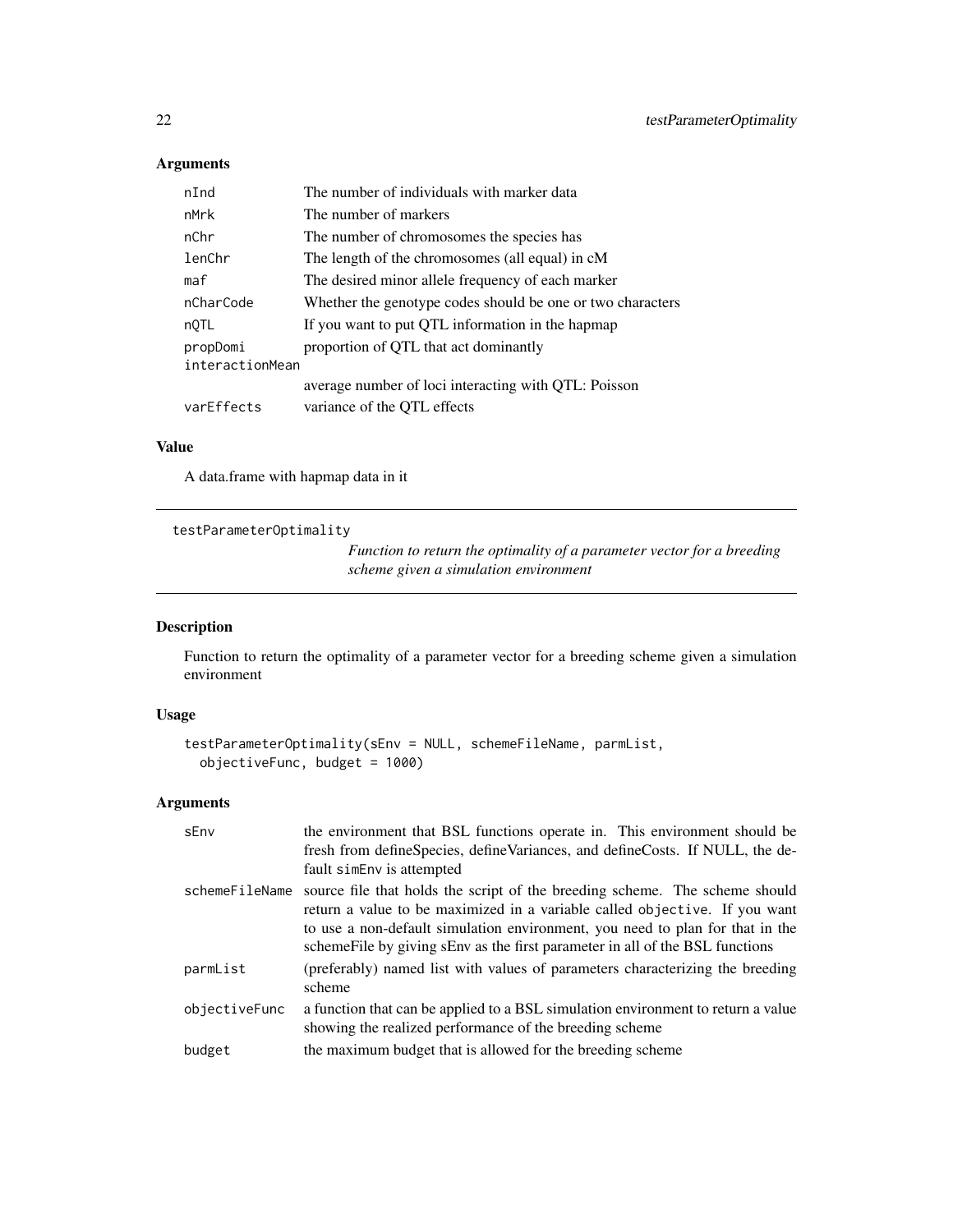Two-object list: objective is the objective function value of the breeding scheme given the simulation environment and the parameter vector and totalCost is the budget used by the breeding scheme. If the parameter vector causes the scheme to exceed the given budget, objective=NA